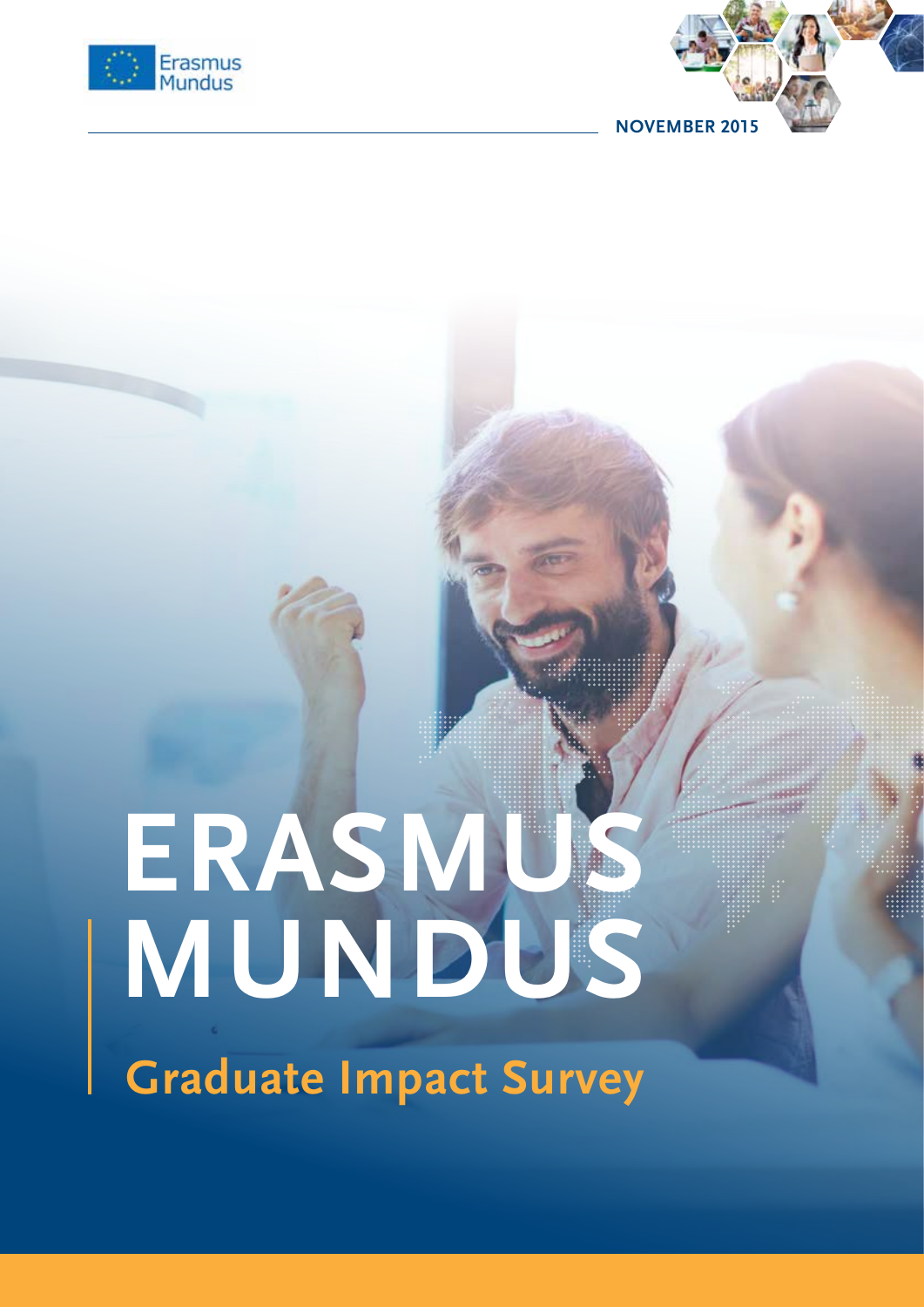







**REPORTED BY: DR. THOMAS KRÜGER AND KONRAD KLEIN, UZBONN**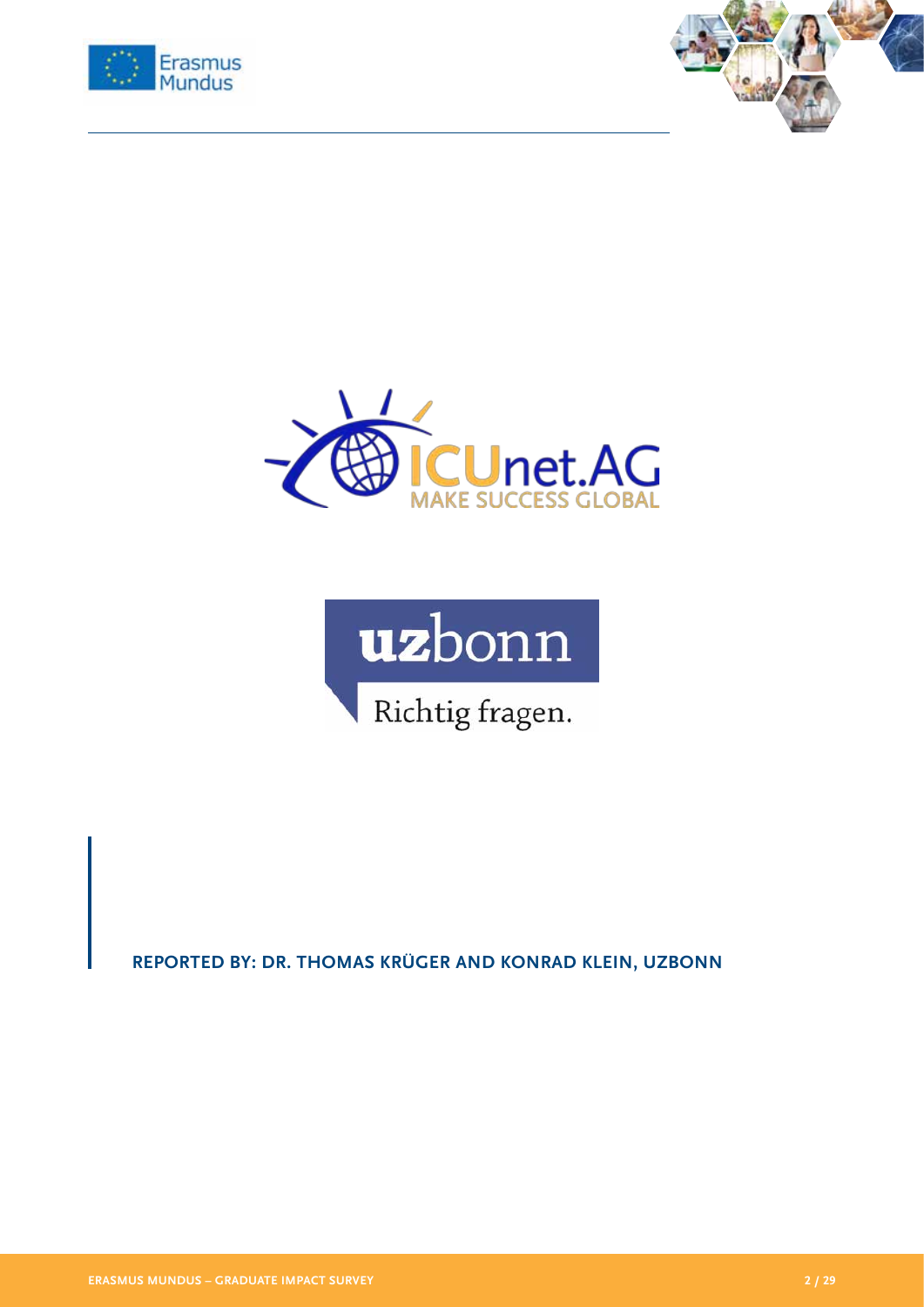



# **TABLE OF CONTENTS**

| L. | <b>INTRODUCTION</b>                              |    |
|----|--------------------------------------------------|----|
|    | <b>II METHODOLOGY</b>                            |    |
|    | <b>III RESULTS OF THE GRADUATE IMPACT SURVEY</b> | 8  |
|    | IV IMPLICATIONS AND RECOMMENDATIONS              | 28 |
|    | V LITERATURE                                     | 29 |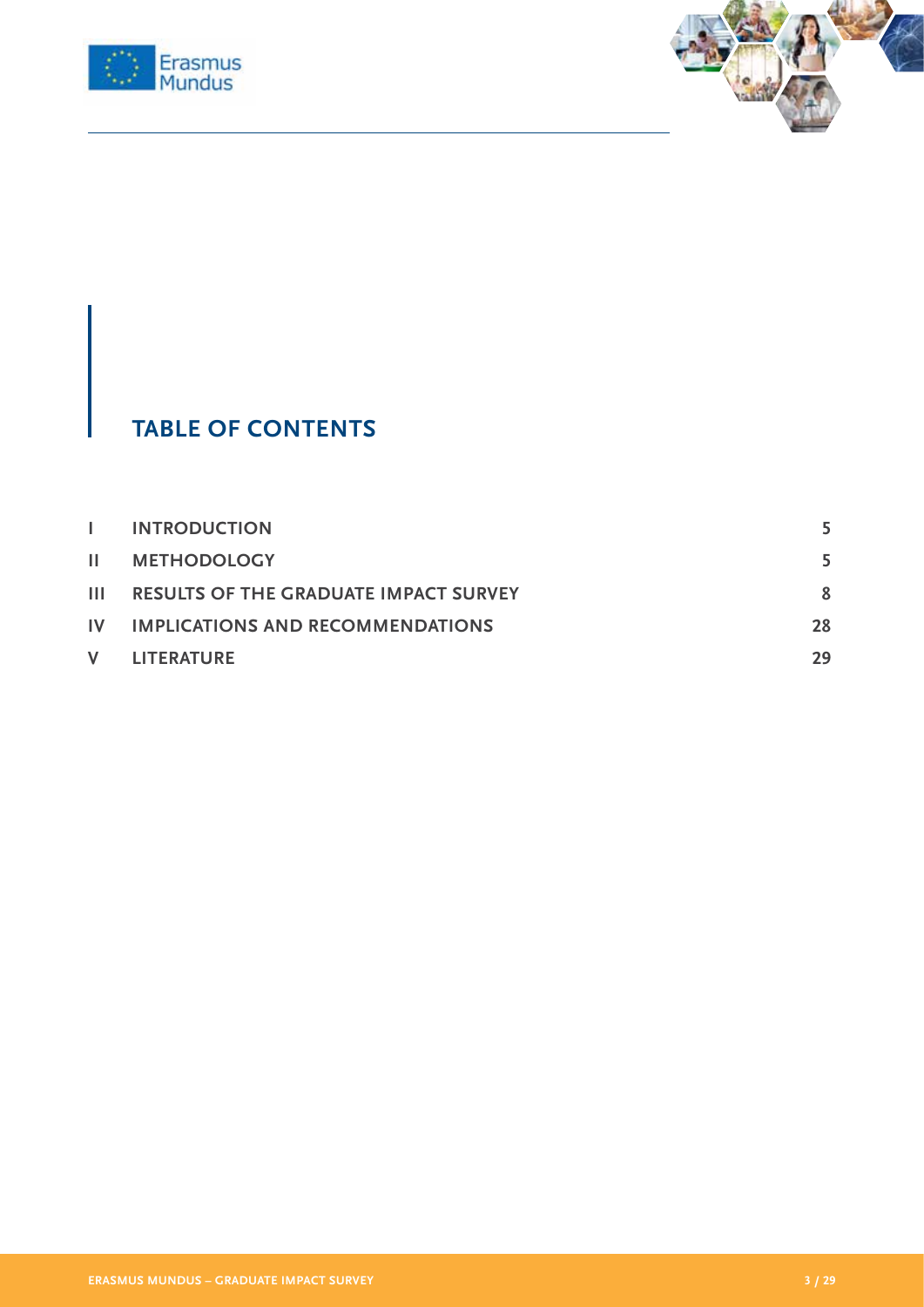



# **Executive Summary**

The Graduate Impact Survey (GIS) has been conducted since the year 2009. Thus, today there is a large sample of students and graduates who participated in Erasmus Mundus, which can be explored for longitudinal effects. In order to analyse how students and graduates develop during and after their EMMC program, samples will be sorted in two different ways for longitudinal calculations: Either according to years that have passed since the participants started their EMMC or – in the case of the graduates only – since they finished the program. In order to analyse how the program itself is developing we will compare the results of the recent samples (2012-2015).

The participants of our survey – both students and graduates – were highly satisfied with the Erasmus Mundus program on the whole as well as with the quality of their courses, although only a relatively small percentage thought that their courses had prepared them well enough for the labour market. While students from different fields of studies evaluated their courses differently these differences were relatively small. Students of the Humanities and Arts as well as students of Social Sciences, Business and Law were not as satisfied with their courses as other students.

Two thirds of the former students in our survey had found a full-time job. This number does not seem very high, however, it does not take into account the various reasons students had for not looking for a job after their EMMC, e. g. choosing to gain further professional qualifications (PhD etc.). Also, those students who indicated they had found a job found their job with relative ease: Nearly 60% had found a full time job in less than two months. The Erasmus Mundus students and graduates were highly satisfied with the increase in their language skills, although some graduates mentioned a language barrier as a reason why they had not yet found a job.

We also explored the impact of Erasmus Mundus on a personal level. Studying an EMMC provides the participants with some valuable skills. Graduates see the greatest impact on their intercultural competencies. Over the years after their graduation the perceived effect on the personality of the former students drops significantly. The opposite is true for the perceived impact on the attitude towards Europe and the EU. While the receding impact on the personality of the students is to be expected, the development of the impact on their attitude towards Europe is pleasant to report. Other factors remain stable over time after graduation.

While graduates were asked in which areas they had perceived the greatest impact, students were asked in which areas they expected the greatest impact. The results of these questions revealed quite a large gap between expectations and reality. Students expected much more impact on their career than graduates, while these had perceived greater impact in the other areas than the students.

Participants were also asked why they decided to study an EMMC. In all surveys since 2009, including the 2015 sample, the scholarship was the single most important reason why students decided in favour of the EMMC. The reputation of Erasmus Mundus has improved over the recent years, which is a positive development. While the visibility of the program has slightly decreased in recent years, it can still be considered rather high. However, it seems that in some regions of the world, e.g. the Americas and the EU, Erasmus Mundus is not as prominent as in other regions, e.g. Africa and Asia.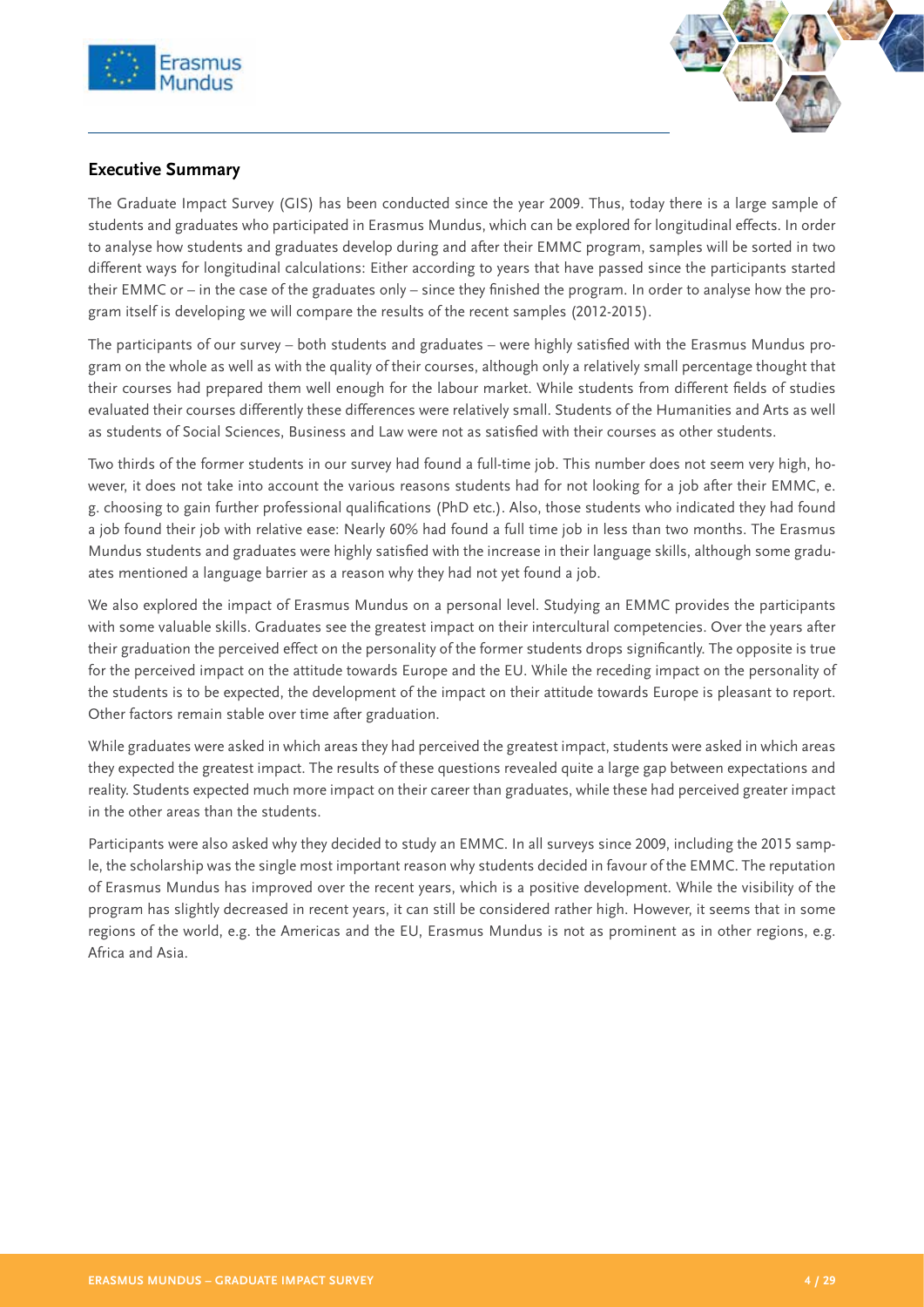



# **I INTRODUCTION**

Since 2014, Erasmus Mundus is part of the integrated program Erasmus + which is the European Commission's program for education, training, youth and sport for the period 2014 - 2020. Erasmus + promotes in particular the mobility of learners and staff from and to partner countries.

In this regard, Erasmus Mundus aim to foster excellence and internationalization in higher education institutions (HEI); increase the quality and the attractiveness of the European Higher Education Area (EHEA) and supporting the EU's external action in the higher education field, by offering full degree scholarships to the best Master students worldwide (European Commission, 2015).

Furthermore, Erasmus Mundus main goal is to enhance quality of European higher education and to promote dialogue and understanding between people and cultures.

In a world, where intercultural competence grows ever more important, the Erasmus Mundus program provides a chance to gain these values, not only for citizens of the European Union, but also for students around the world.

Given the fact that students from around the world get to know Europe, its culture and its citizens, one can assume that this program does not only influence the participants' personalities but also their view of the European Union in the world. It may also help to enhance the position of the EU as a centre of excellence in the world by keeping some of the sharpest minds in the Union. In order to determine whether this aim has been reached and in order to reveal the long-term effects of a participation in the Erasmus Mundus program, not only for career development but also for personal growth, an annual online questionnaire has been conducted.

You will find the results of our survey in this report.

# **II METHODOLOGY**

The main objective of the Graduate Impact Survey is to find out which effects the program has on students and graduates, and to detect which factors contribute to the personal and professional development of the Erasmus Mundus graduates – from both a cross-sectional and a longitudinal angle. Therefore, the survey has always adopted a mainly quantitative approach, which was maintained in this year's study. The study was conducted online and carried out from October 1 - October 20, 2015.

# **1 Questionnaire**

The questionnaire consisted of approx. 40 items. Some of these contained subcategories with further questions: For instance, when participants answered the question if they had found a job after graduating with "yes", then they received further questions about the kind of job they had gotten.

The answering scales varied from rating scales to drop-down menus to standardised alternatives, from which the participants could choose up to three answers. The last question was an open ended question that left space for individual suggestions for improvement of Erasmus Mundus.

In order to allow longitudinal comparisons and observations of developments, the survey was generally made up of questions that had been asked in the previous years as well. However, as the questionnaire has received numerous revisions since the survey was started and only the last four samples (2012-2015) offer comparable results we, consequently, used only these data for our analyses. Nevertheless, the newer samples contain data from graduates who have participated in the program in the years before, so that it will still be possible to make observations of those years.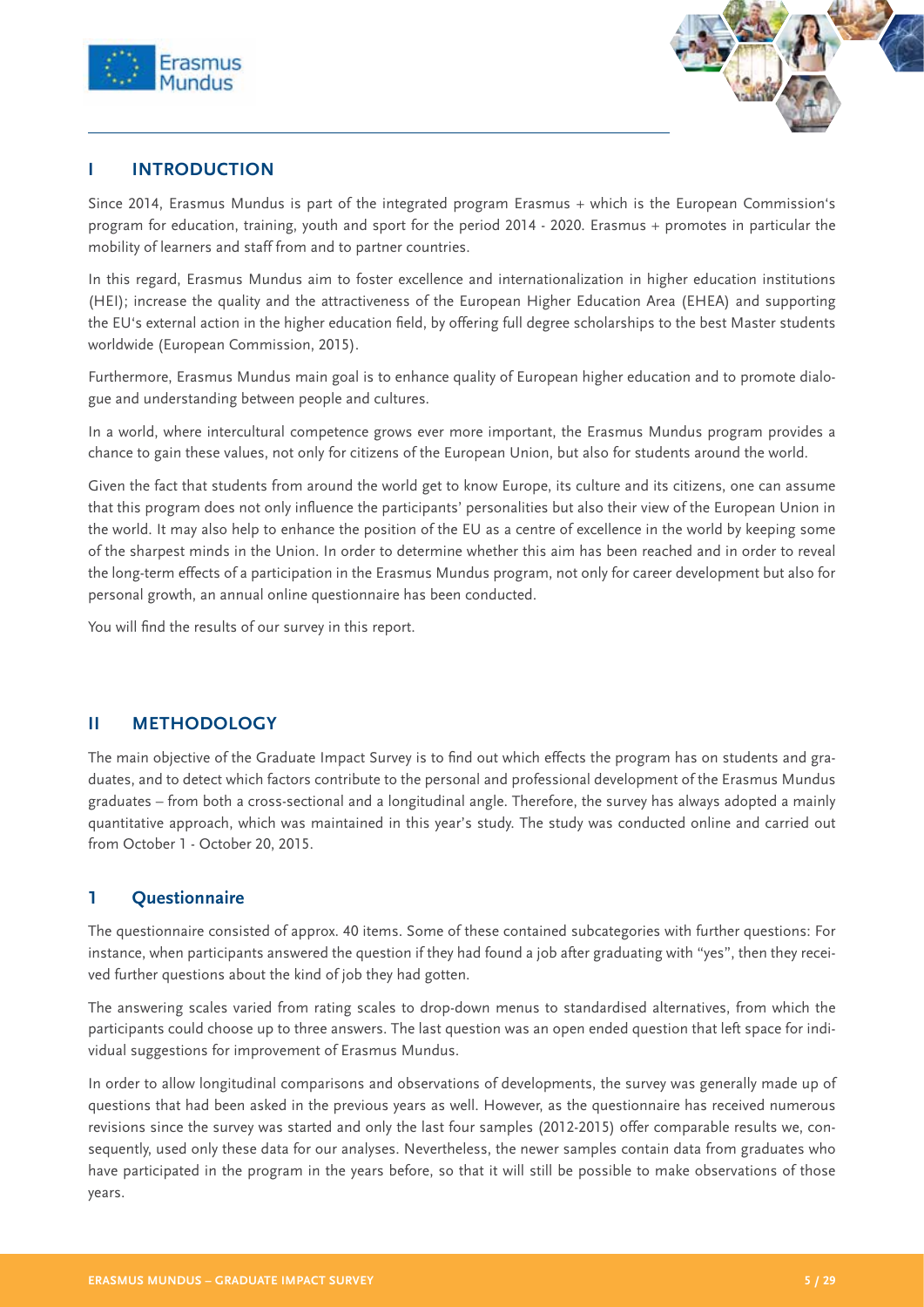



# **2 Participants**

As in the last years, students and graduates of Erasmus Mundus were invited to participate in the survey. The report focuses on the longitudinal aspects<sup>1</sup> and developments over the years. Therefore, the information on the participants is twofold: First of all, the sample of the students and graduates who participated in 2015 is introduced, followed by a presentation of the sample consisting of all students and graduates that have participated in the surveys between 2012 and 2014.

Only completed questionnaires and only valid percentages are being reported, hence there will be a slightly varying total number of respondents per question due to item non-response to individual questions.

# **2.1 Sample of the 2015 Graduate Impact Survey**

In 2015 1,458 participants completed the questionnaire. 1,035 (71.0%) participants had already graduated while 423 (29.0%) participants were still students. The percentage of graduates is higher in the 2015 survey than in previous surveys, because the survey was conducted in October and not September like the previous ones. Socio-demographic information is available in table 1, while detailed information on the region of origin can be obtained in figure 1 (see below).

### Table 1: Frequencies of socio-demographic data among survey participants 2015

|           | Age in years | <b>Gender</b> |       | <b>Region of Origin</b> |        |  |  |  |
|-----------|--------------|---------------|-------|-------------------------|--------|--|--|--|
|           | (average)    | Female        | Male  | EU                      | Non-EU |  |  |  |
| Students  | 26.27        | 47.0%         | 53.0% | 24.2%                   | 75.8%  |  |  |  |
| Graduates | 30.59        | 46.8%         | 53.2% | 21.6%                   | 78.4%  |  |  |  |
| Average   | 29.34        | 46.8%         | 53.2% | 22.4%                   | 77.6%  |  |  |  |
| $N=1,458$ |              |               |       |                         |        |  |  |  |



# **Region of Origin - Sample 2015**

Figure 1: Region of Origin of the sample of 2015 (N=1,457)

<sup>1</sup> Strictly scientifically speaking the survey is not a longitudinal one, as there have not always been the same participants taking part in the study. The terms used for study designs like the present one, however, vary: "Time-lag study" (e.g. Kirk 2013) or "cross-sectional longitudinal design" (Gravetter & Forzano 2012) are used. To keep things simple, this report classifies developments over time as "longitudinal aspects".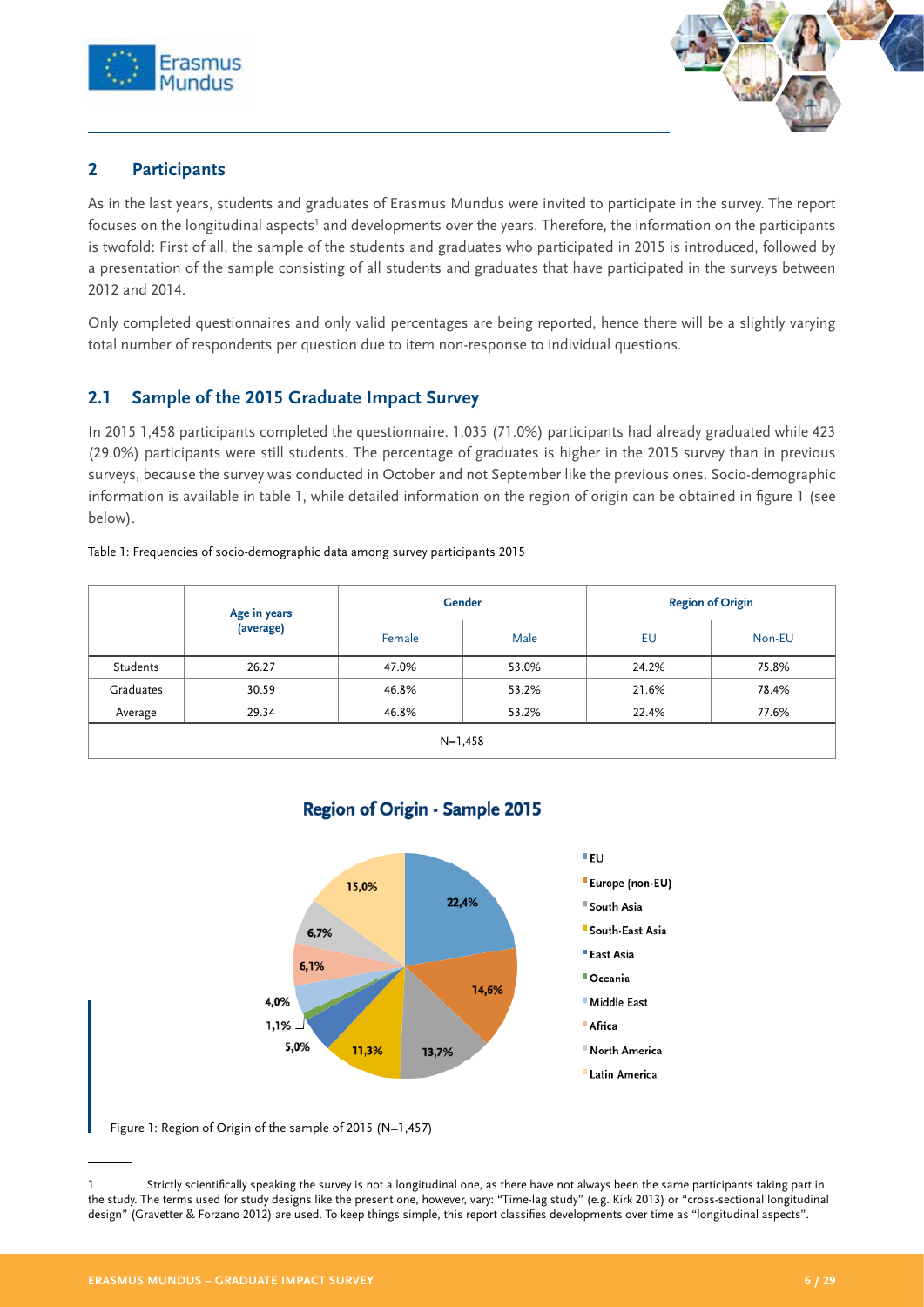



# **2.2 Joined survey samples (2012-2015)**

In order to outline developments over the past years for selected questions, the following report incorporates results from three previous survey (2012 to 2014) for which the original raw data still exists. It is differentiated by EMMC student status (current or former) at the time of the respective survey. Only completed questionnaires are taken into account.

Accordingly, the data is displayed in one of the following ways:

- 1) For graduates (at the time of the survey) the data is arranged by years after graduation or by years after starting EMMC. Two additional analyses are arranged by year of starting EMMC.
- 2) For students (at the time of the survey) the data is arranged by years after starting EMMC.

Table 2: Frequencies of socio-demographic data among survey participants from 2012-2015, related to the year of graduation, year after graduation and year of starting EMMC

| Time Lag Approach for selected questions |              |        |       |       |        |  |  |  |  |
|------------------------------------------|--------------|--------|-------|-------|--------|--|--|--|--|
| Including Surveys from 2012 - 2015       |              |        |       |       |        |  |  |  |  |
|                                          | $\mathsf{N}$ | Female | Male  | EU    | Non-EU |  |  |  |  |
| Graduates - Year of Graduation           |              |        |       |       |        |  |  |  |  |
| $\leq 2009$                              | 950          | 37.9%  | 62.1% | 8.8%  | 91.2%  |  |  |  |  |
| 2010                                     | 537          | 41.4%  | 58.6% | 10.8% | 89.2%  |  |  |  |  |
| 2011                                     | 658          | 45.8%  | 54.2% | 12.2% | 87.8%  |  |  |  |  |
| 2012                                     | 668          | 43.7%  | 56.3% | 28.0% | 72.0%  |  |  |  |  |
| 2013                                     | 368          | 45.1%  | 54.9% | 25.8% | 74.2%  |  |  |  |  |
| 2014                                     | 330          | 51.2%  | 48.8% | 32.7% | 67.3%  |  |  |  |  |
| 2015                                     | 216          | 50.9%  | 49.1% | 25.0% | 75.0%  |  |  |  |  |
| Graduates - Year after Graduation        |              |        |       |       |        |  |  |  |  |
| $\pmb{0}$                                | 560          | 45.6%  | 54.4% | 26.6% | 73.4%  |  |  |  |  |
| $\mathbf{1}$                             | 829          | 48.9%  | 51.1% | 24.6% | 75.4%  |  |  |  |  |
| $\overline{2}$                           | 644          | 44.8%  | 55.2% | 19.9% | 80.1%  |  |  |  |  |
| 3                                        | 565          | 42.4%  | 57.6% | 13.6% | 86.4%  |  |  |  |  |
| $\overline{4}$                           | 429          | 43.3%  | 56.7% | 9.1%  | 90.9%  |  |  |  |  |
| 5 or more                                | 700          | 35.3%  | 64.7% | 9.9%  | 90.1%  |  |  |  |  |
| <b>Students Start EMMC</b>               |              |        |       |       |        |  |  |  |  |
| $\leq 2010$                              | 193          | 43.2%  | 56.8% | 26.9% | 73.1%  |  |  |  |  |
| 2011                                     | 430          | 46.0%  | 54.0% | 26.0% | 74.0%  |  |  |  |  |
| 2012                                     | 731          | 48.5%  | 51.5% | 30.1% | 69.9%  |  |  |  |  |
| 2013                                     | 342          | 40.6%  | 59.4% | 24.0% | 76.0%  |  |  |  |  |
| 2014                                     | 412          | 45.1%  | 54.9% | 20.9% | 79.1%  |  |  |  |  |
| 2015                                     | 101          | 39.6%  | 60.4% | 20.0% | 80.0%  |  |  |  |  |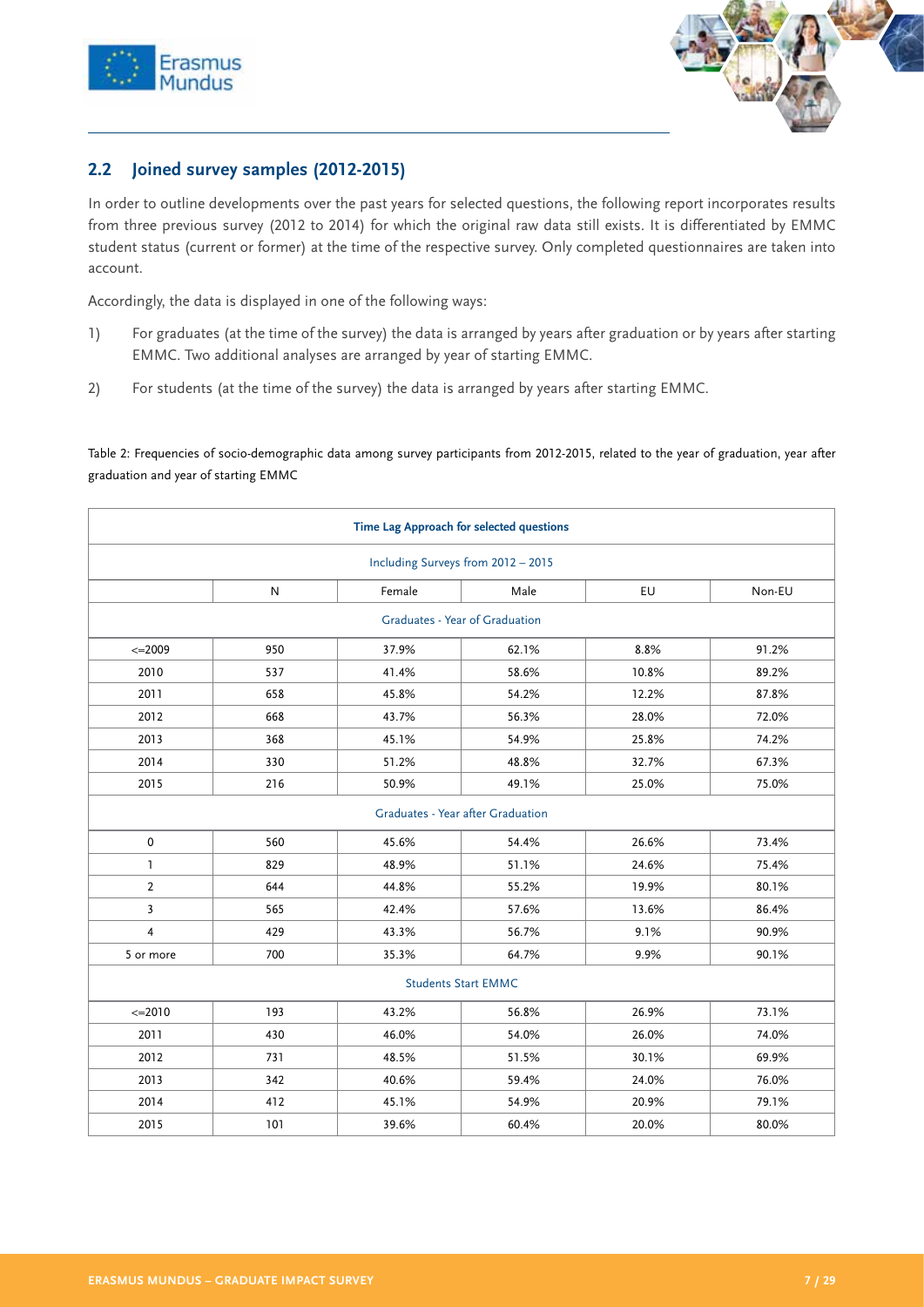



As shown in table 2, the sample of students who started their EMMC in or before 2010 is much smaller than between 2011 and 2014. This is an effect of the analysis being limited to the 2012 to 2015 surveys. Students who started their EMMC earlier have already moved to the graduates group. The group of students who started in 2015 is also quite small. This could be an effect of the time of survey in October.

The sample sizes of graduates decline with every additional year after the graduation. That is an unsurprising development and does not limit the reliability of statistical calculations, since the smaller samples are still well above 400 participants.

# **III RESULTS OF THE GRADUATE IMPACT SURVEY**

# **1 Satisfaction with Erasmus Mundus**

This chapter will focus on the participants' level of satisfaction with the Erasmus Mundus program on the whole and with the perceived quality of the courses. Since the level of satisfaction with Erasmus Mundus is an important indicator of the quality of the program we will go into detail and not only depict the total data but also sort data by time and field of study.

As can be seen in figure 2, the program is rated highly satisfactory. Over 90% of all participants rated the program as satisfying or even better with 20.6% of the participants rating it as extremely satisfying. That is a statement about the quality of Erasmus Mundus in itself. Yet, there were those who did not consider the quality of the program to be high. While only 2.5% of all participants were actually explicitly unsatisfied with the program ("very unsatisfied", "unsatisfied" or "not satisfied"), another 7.4% were only partly satisfied.



Figure 2: Overall Satisfaction with Erasmus Mundus (all participants; N=5,957)

Figure 3 shows how the level of satisfaction develops over time according to years after starting the program. Here you can see that the level of satisfaction with the overall program drops noticeably after the first year. This is unsurprising taking into account that students who have recently joined the program might be somewhat less critical and more enthusiastic than those who are more experienced. Nonetheless, the level of satisfaction of the more experienced students remains very high.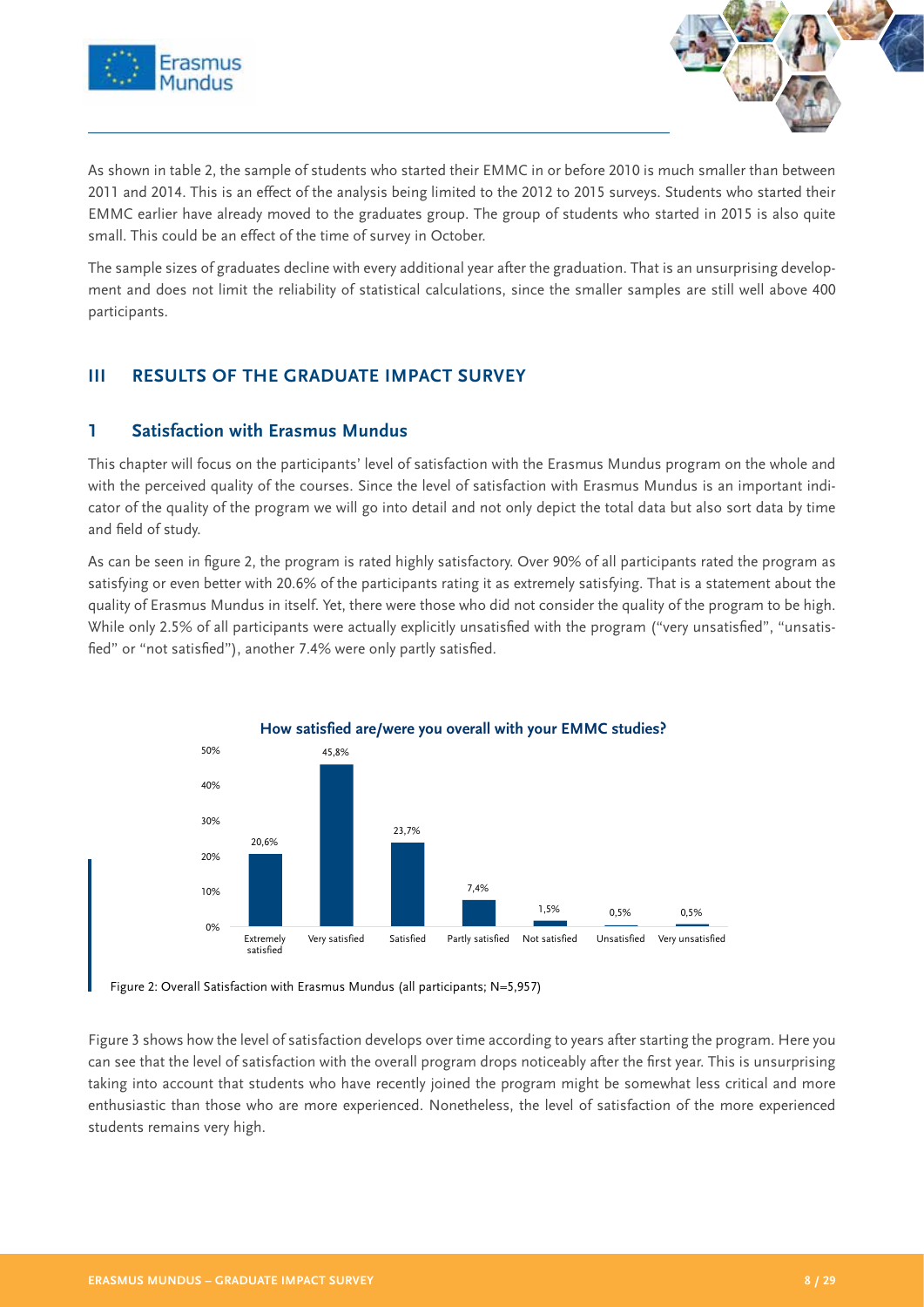



### **How satisfied are/were you overall with your EMMC studies?**



Figure 3: Average satisfaction with Erasmus Mundus by years after starting EMMC (all participants; N=5,957)

### **How satisfied are/were you overall with your EMMC studies?**



Figure 4: Average satisfaction with Erasmus Mundus by field of study (all participants; N= 5,957)

Figure 4 shows the level of overall satisfaction with Erasmus Mundus sorted by field of study. Students and graduates from the different areas do not evaluate the program all too differently, but the differences are there: While Health and Welfare, Agriculture and Veterinary, and Science, Mathematics and Computing (in this exact order) were rated above average and while Engineering, Manufacture and Construction was more or less average, Social Sciences, Business and Law and more noticeably the Humanities and Arts were rated below average.

Aside from the general satisfaction with the program, participants were asked about the quality of the courses they attended. Figure 5 shows the satisfaction with the quality of the courses at the respective Erasmus Mundus host universities.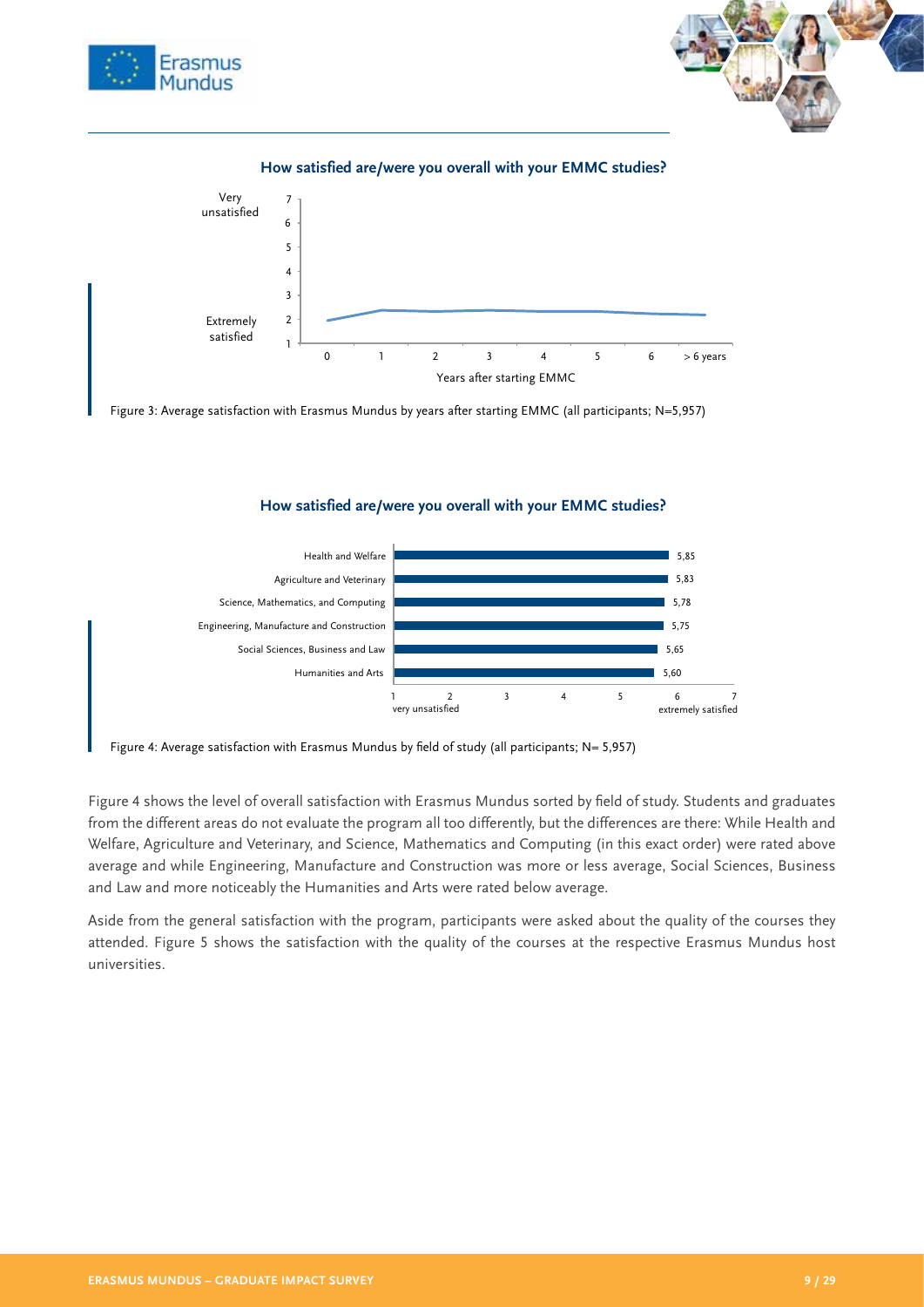





### **How satisfied are you with the quality of courses at your EM host universities?**

Figure 5: Satisfaction with quality of Courses at Erasmus Mundus host universities (all participants; not asked in 2012; N=4,617)

All in all, the level of satisfaction with the quality of the courses is similar to the level of overall satisfaction with Erasmus Mundus. The large majority of students (81.4%) and graduates were rather satisfied or very satisfied with the quality of courses at their host universities. However, compared to the overall satisfaction, the level of satisfaction with the courses appears to be lower: 6.6% of the participants were explicitly unsatisfied with the courses at their host universities rating them as rather dissatisfying or very dissatisfying, compared to the mere 2.5% of participants who were explicitly unsatisfied with the program on the whole.

The overall result still stays the same when the sample of participants is sorted according to their field of study (see figure 6). Of course, there are fields that rate the quality of the courses in their field as more satisfying than others, e.g. Health and Welfare or Agriculture. The ranking of the different fields of study is the exact same as the ranking by overall satisfaction as reported above. Keeping in mind that the percentage of those participants who were explicitly dissatisfied with the program itself was lower than the percentage of those who were dissatisfied with their courses, one may assume that, beside the quality of the courses, there are other reasons for the high satisfaction with Erasmus Mundus. In order to determine where further improvements can be made, graduates of Erasmus Mundus were asked what their study program had lacked.



### **How satisfied are you with the quality of courses at your EM host universities?**

Figure 6: Average satisfaction with the quality of courses by field of study (all participants; not asked in 2012; N=4,617)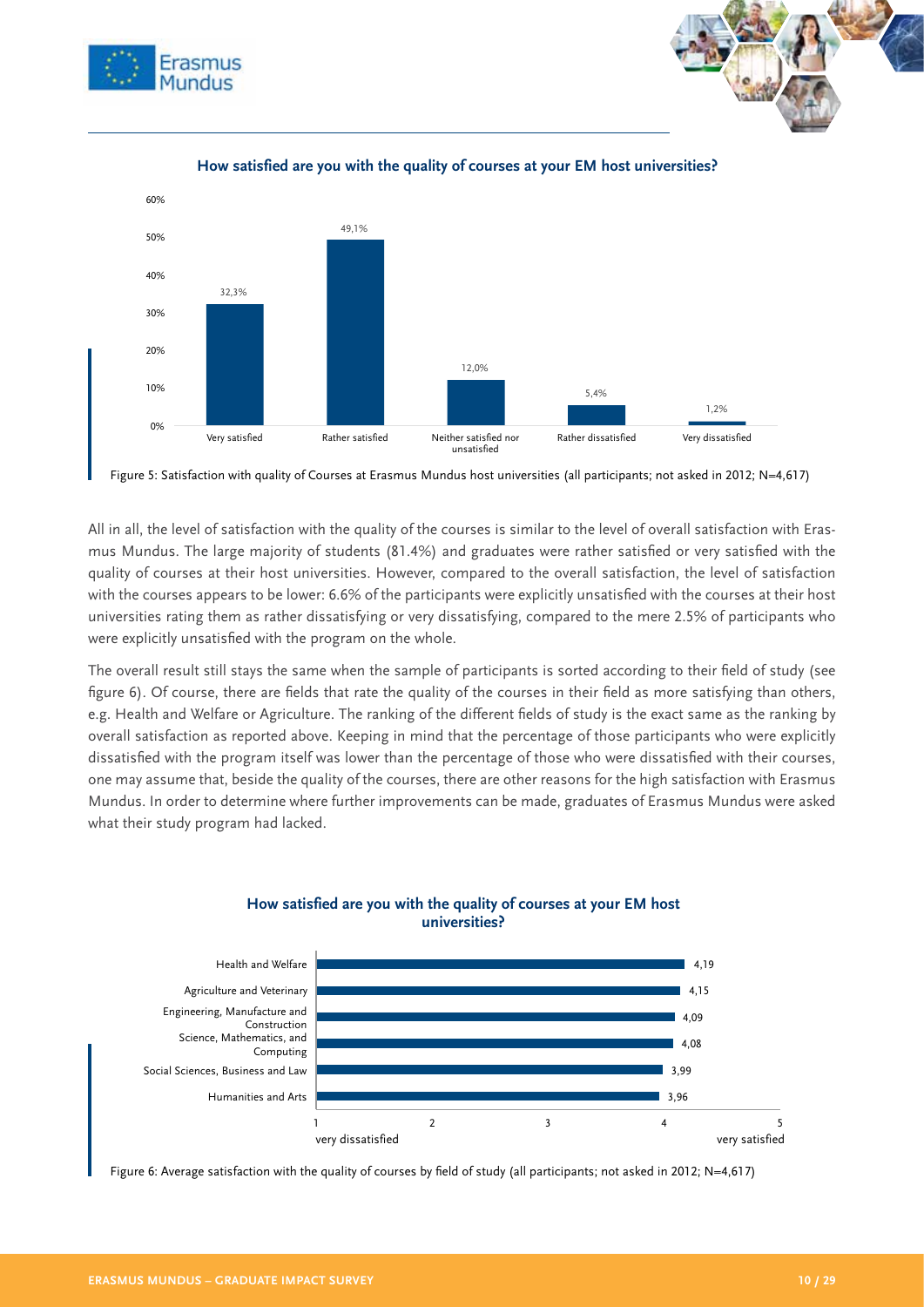



As can be seen in figure 7, the aspect graduates identified as lacking the most in Erasmus Mundus were contacts to potential employers (72.6%). Practical experience was missed the second most (55.3%). Integration activities and mentoring were regarded as lacking the most by over one third of the participants and 20% of the graduates named flexibility in the content of the courses as lacking the most.



### **What did your study programme lack in terms of preparation for the labour market?**

If subdivided by field of study, the elements perceived as "lacking" by students almost do not change (see figure 8). In all fields of study contacts to potential employers and practical experiences were named as most lacking. Students of the Humanities and Arts especially, find these two aspects to be lacking. Integration activities and mentoring are on ranks three and four with similar percentages, although, in the fields of Agriculture and Veterinary integration activities are missed distinctly more than mentoring. On the other hand, lack of mentoring seems to be more of an issue among students of Health and Welfare as well as students of Social Sciences, Business and Law.



### **What did your study programme lack in terms of preparation for the labour market?**

Figure 8: Lacking elements in study program in relation to fields of study (graduates; not asked in 2012; N=4,617)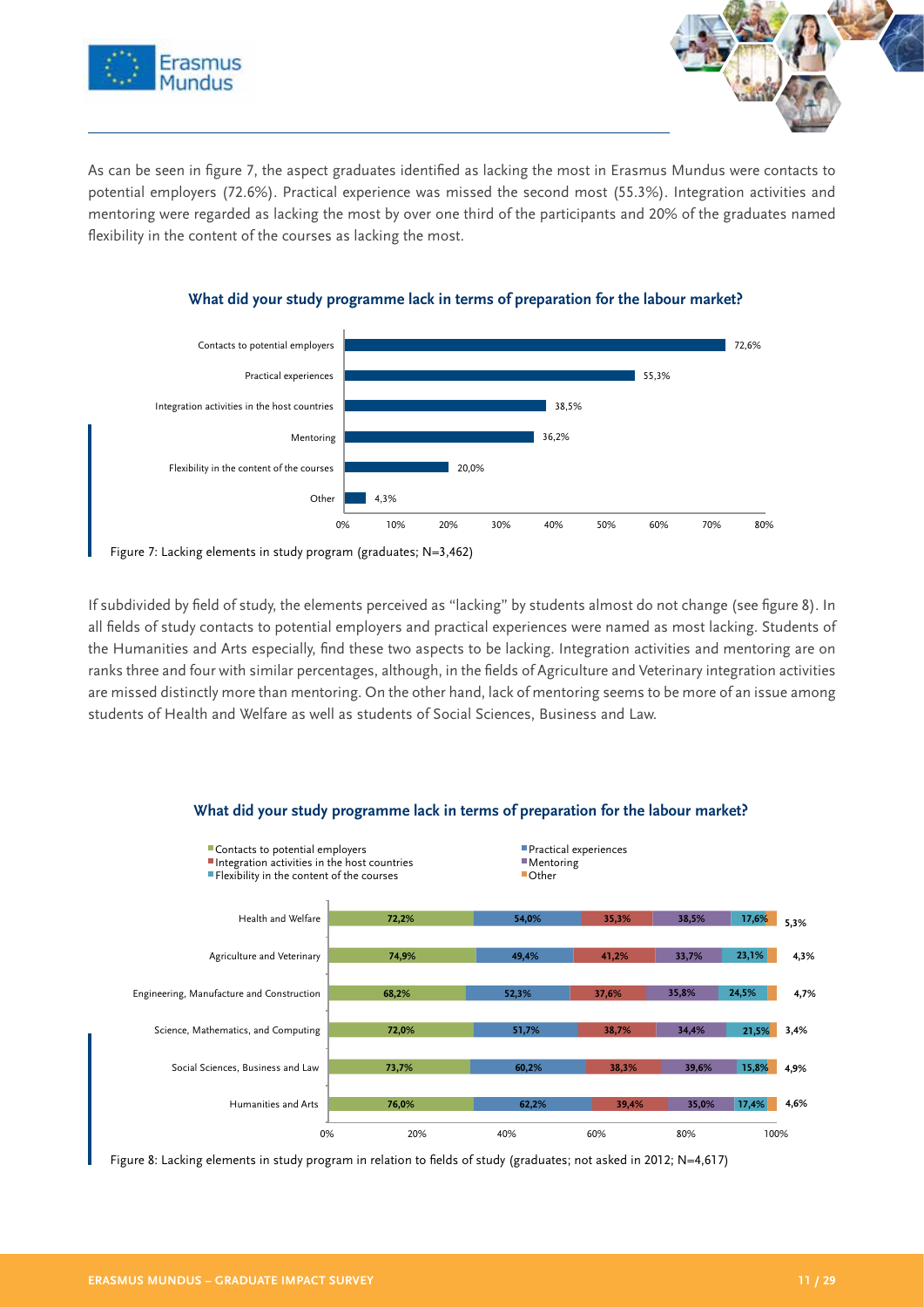



# **2 Professional Impact and Employability**

In the following chapter we will analyse the impact Erasmus Mundus had on students in terms of employability. Graduates were asked if and how they had found a job after their Masters Course and how well Erasmus Mundus had prepared them for the labour market. The question whether graduates had found a job served as a filter for all following questions which were answered either by those who had found a job or by those who had failed to find a job after graduating from Erasmus Mundus.



### **Have you found a full-time job after finishing your Erasmus Mundus?**

All in all, 66.2% of the EMMC graduates had found a full-time job at the time our survey was issued. Comparing the samples of the different panel years one can see that the proportion of former EMMC students who found a job has increased significantly over time (figure 9; Spearman's rho=-0.05; p<0.01; N=3,744). However, considering that the proportion of those graduates with a large time gap between graduation and the time of the survey has also increased, this is not surprising. These participants have had more time to look for and apply for a job or have had more time for further qualification. In order to assess how easy or difficult it is for graduates to find a job we may have to look at the answer to a different question.

Figure 10 shows the development of the amount of time needed to find a job after graduation sorted by the year the survey was conducted. One can see that there is no noticeable change over time, so it is safe to say, that for graduates of EMMC finding a job in 2015 was as easy or difficult as it was in 2012: Of the EMMC graduates who had found a job by the time the survey was carried out, some 60% had found it within 2 months of graduation, while only 15.1% had looked more than 6 months for a job.



### **How long did you spend searching for your first job after finishing your EMMC?**

Figure 10: Time spent searching for the first job after finishing EMMC (graduates who had found a full time job; N=2,393)

Figure 9: Employment status after graduating from Erasmus Mundus (N=3,744)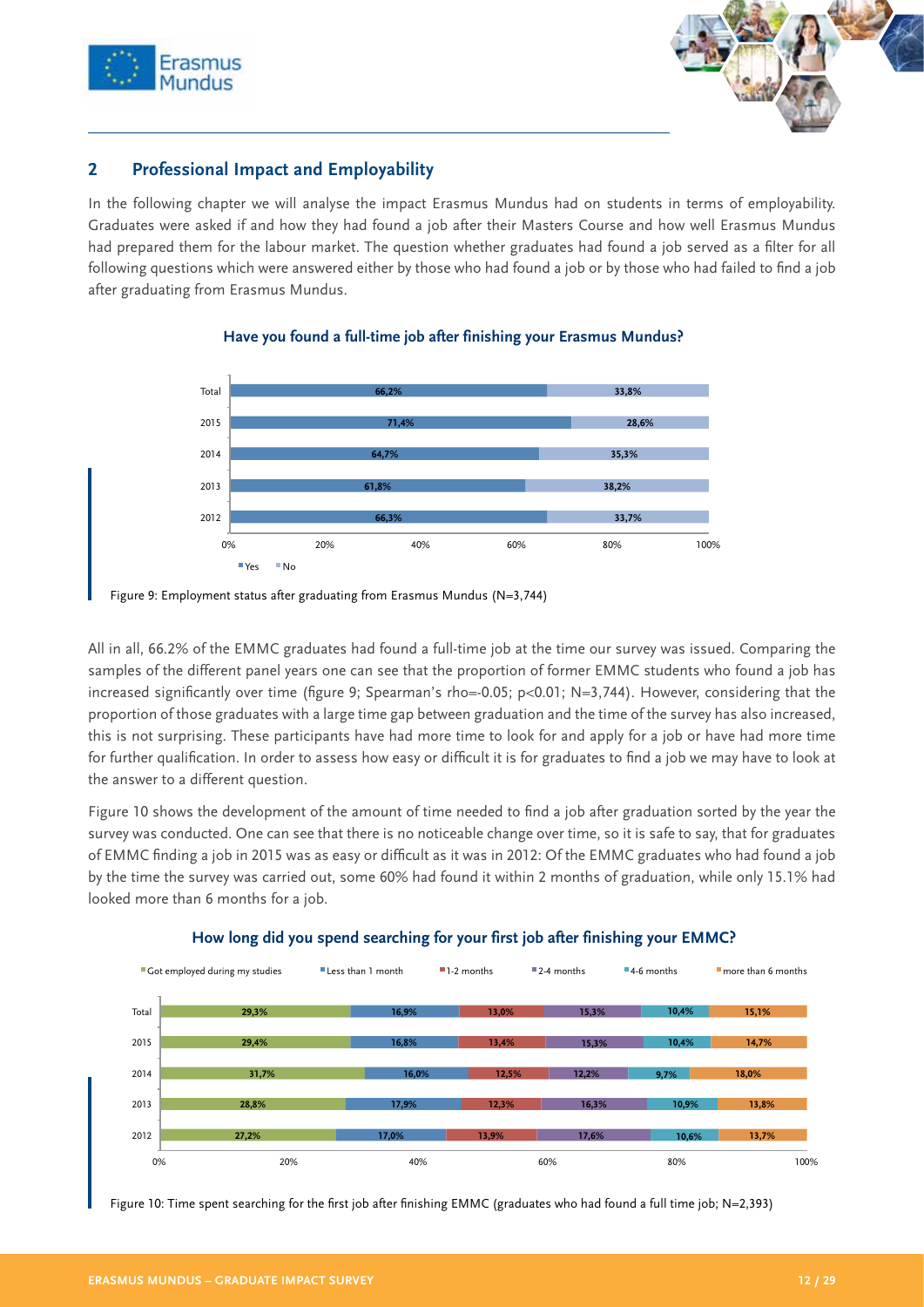



# **How did you find your first job after graduating from Erasmus Mundus?**



Figure 11: Tools that were used to find a job (graduates who had found a full time job; not asked in 2012; N=1,909)

We also asked by what means the participants had found their first job after graduating from Erasmus Mundus. As figure 11 displays, most graduates name job portals on the internet as the most important tool for finding a job (26.8%). The percentage of those participants who had found their job through contacts established during their EMMC is comparatively low (13.6%). The graduates who stated they had found their job in some other way (24%) mostly mentioned their own personal network (contacts unrelated to EMMC, mostly friends) as a means of finding a job. Other notable mentions include unsolicited applications for a job, direct applications to universities in order to enter a PhD program and direct inquiries by the future employer.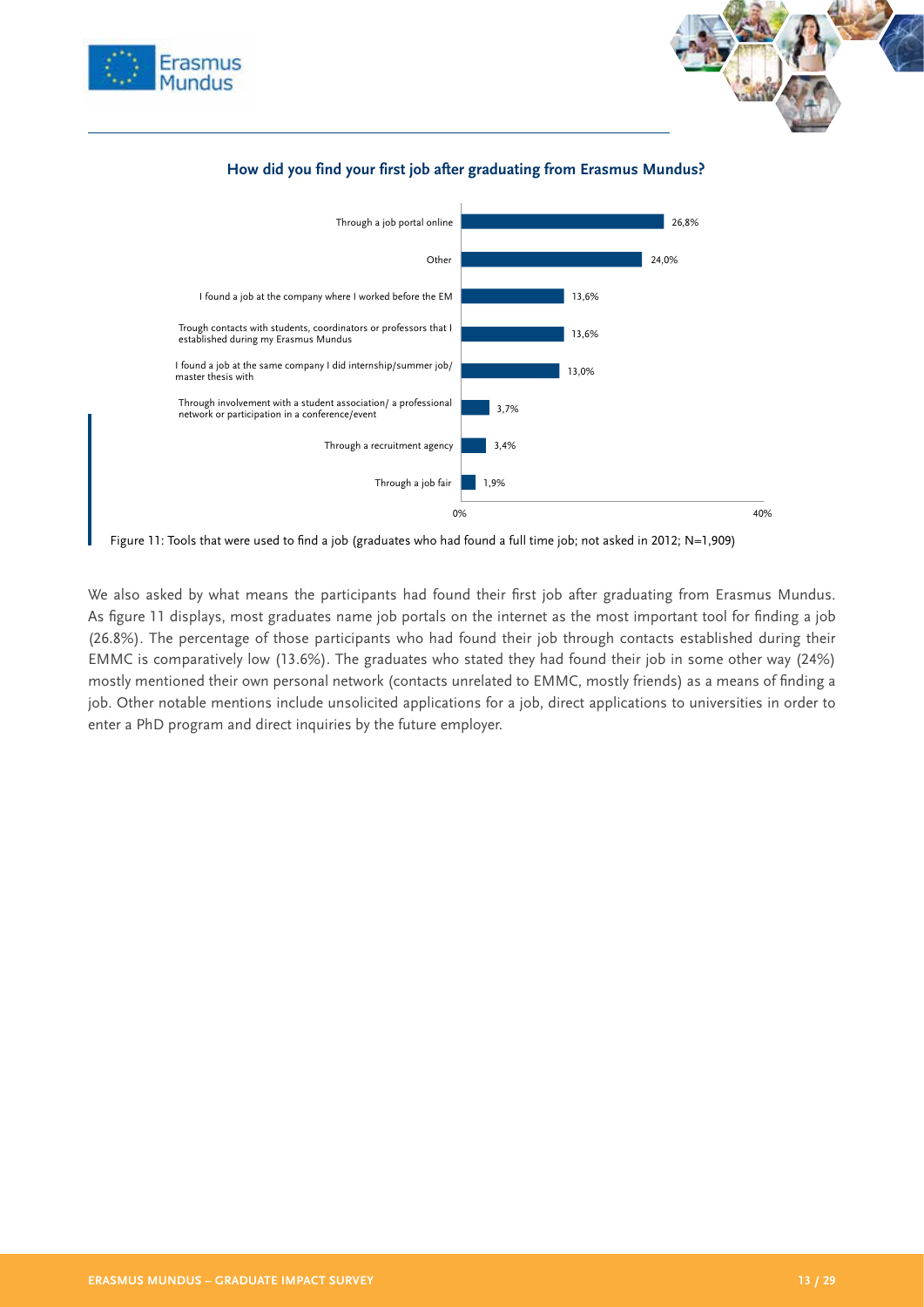



Figure 12 depicts how the relevance of these different tools has developed over time. While the relevance of the internet (online job portals) has increased (Spearman's rho=0.07; p<0.01; N=1,909) the mobility of graduates also appears to have increased. The percentage of graduates who went back to the company, where they had worked before their EMMC has decreased significantly (2013: 17.8% / 2014:13.5% / 2015: 10.7%; Spearman's rho=-0.08; p<0.01; N=1,909).



### **How did you find your first job after graduating from Erasmus Mundus?**

Figure 12: Tools that were used to find a job by cohort (graduates who had found a full time job; N=1,909)

Participants who had not found a job when the survey was conducted were asked about potential reasons for encountering difficulties in the job search. The answers to this question are displayed in Figure 13. 7.2% stated that they had experienced difficulties because their EMMC degree was not recognized in the country in which they were looking for a job.



**What do you think are the reasons for not having found a permanent job yet?** 

Figure 13: Reasons for not finding a job (graduates who had not yet found a full-time job; not asked in 2012; N=483)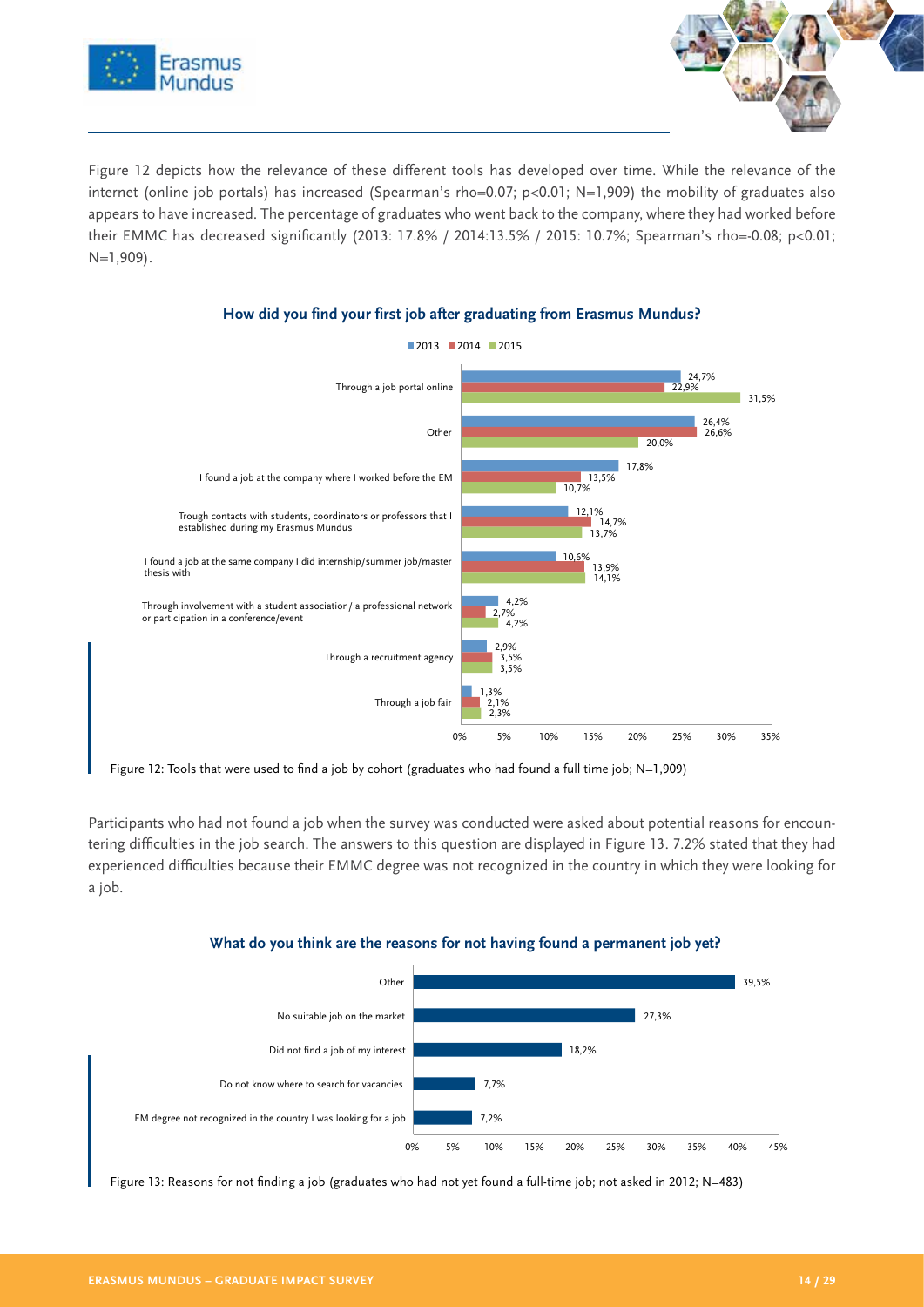

Most participants stated other reasons than the ones listed. The open answers to this question comprise various reasons for not having found a job. Aside from those graduates who did not have enough time to look and apply for a job because they had just recently graduated or simply had not looked because they did not want to be employed right after their graduation – e.g. if they chose to continue their education - the most frequently mentioned answers came from graduates who had work permit issues or – surprisingly - saw a language barrier. The "economic crisis" was also mentioned frequently when explaining why one had not found a job at the time of the survey.

In order to determine whether the Erasmus Mundus students perceived any shortcomings in the area of language acquisition during their program, we will take a look at figure 14. Both students and graduates responded to this question, the distribution of their answers was very similar. All in all, 92.7% rated the increase in their language skills due to their Masters Course as at least fair. This is a high figure especially considering that there will be other factors apart from the program itself that enhance the participants' language skills during their stay abroad e.g. coming into contact with the local population or other students. Hence, it is safe to say that, although the language barrier was regarded as one of the reasons for not finding a job by some of the graduates, the increase in the language skills of the students due to their EMMC was high.



Figure 14: Increase in language skills (all participants; not asked in 2012; N=4,477)





Figure 15: Reasons for not finding a permanent job by cohort (graduates who had not yet found a full-time job; N=483)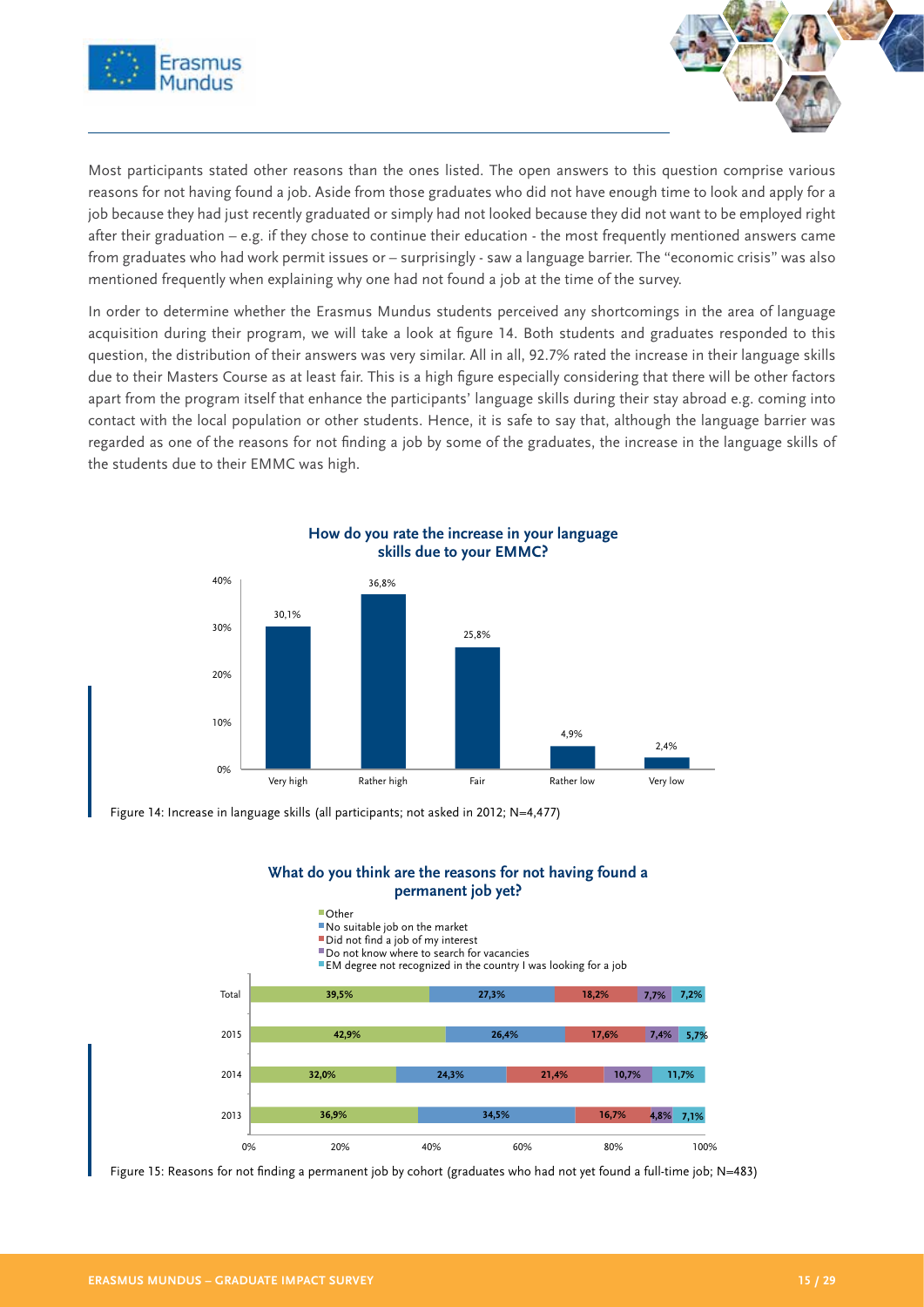

Figure 15 shows how the reasons for not finding a job developed over time sorted by sample years. This question was answered by graduates who had not yet found a full time job. As one can see, the percentage of graduates who stated that a lack of recognition of their degree was a reason for not being able to find a job has decreased somewhat. Also, not being able to find a suitable job was less common in 2015 than in 2013. However, these values must be treated with caution because the amount of data is limited.

Another item to be analysed in this report concerns itself with the relation between the field of study and the field graduates work in. Graduates were asked to evaluate how well their fields of study and the fields they currently worked in matched. Figure 16 shows that 58.9% of the participants think that their field of study and their field of work match in the best way. Another 18.9% of the participants indicate that another field of study would have prepared them equally well for their job. In total, over three out of four graduates (77.8%) feel themselves well prepared for their field of work. Only 6.3% of the graduates who had found a full-time job after finishing Erasmus Mundus stated that "another field or qualification would have been more useful".



### **How would you describe the relationship between your field of study and your area of work?**

Figure 16: How well do fields of study match with fields of work (graduates who had found a full time job; not asked in 2012; N=1,909)

In conclusion it can be said that graduates of Erasmus Mundus are well accepted on the job market. 66.2% of all graduates in our survey had found a full time job after graduating from EMMC. This figure does not take into account the large number of graduates who were not looking for a job after graduating, because they wanted to receive further training and education instead. A whole 59.2% of those graduates who were employed after finishing the program, found their job in less than two months. On the other hand, 7.2% of those graduates who hadn't yet been employed stated that they had had difficulties because their EM degree was not recognized in the country where they were looking for a job.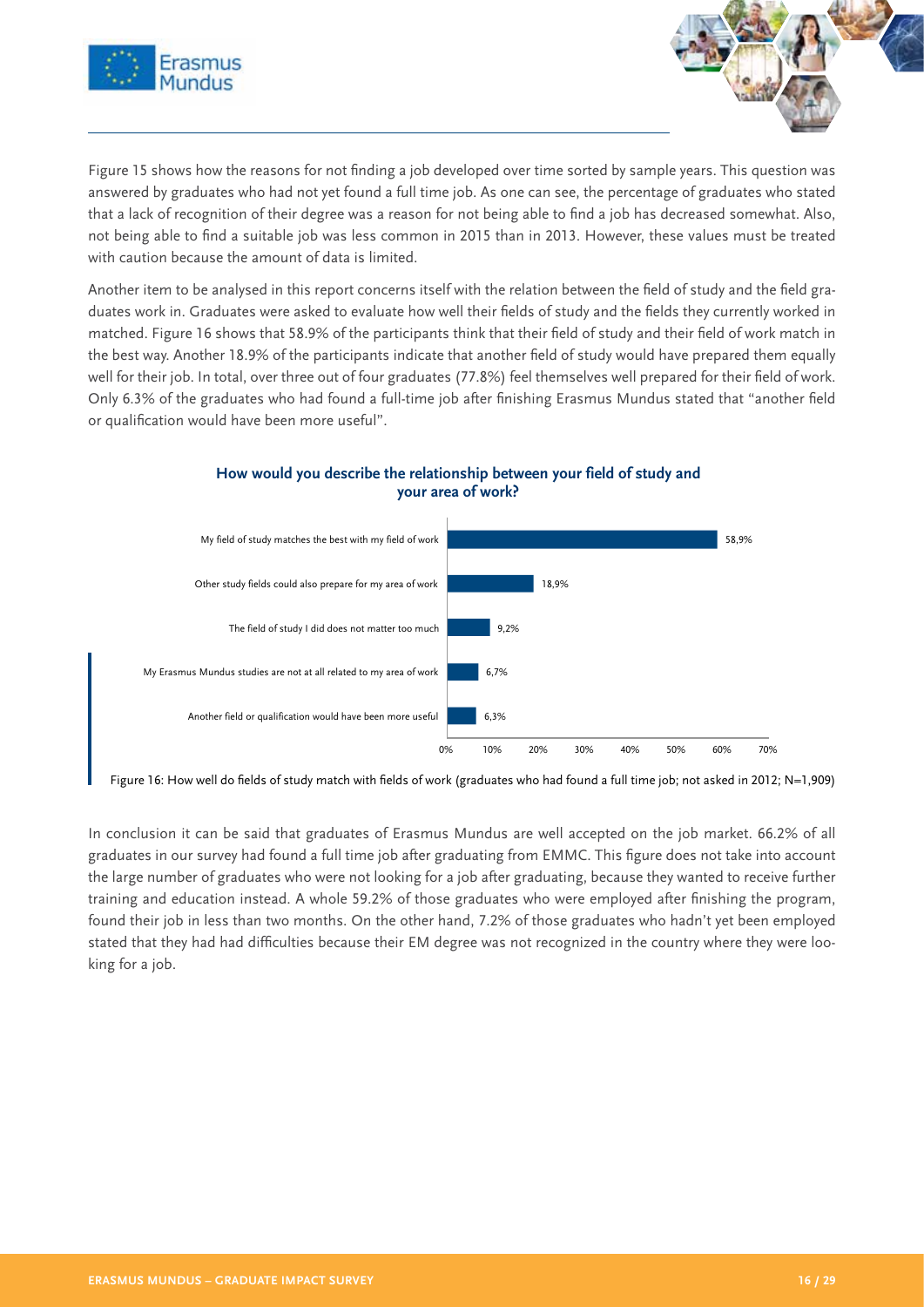



# **3 Personal impact of Erasmus Mundus**

# **3.1 Perceived impact of Erasmus Mundus**

Beside the impact of Erasmus Mundus on the participants' professional life, the personal impact of the program on students and graduates is an equally important issue. Accordingly, participants were asked directly about the perceived impact Erasmus Mundus had on them as a person. The most interesting results are shown in this chapter.



### **Where do you personally see the greatest impact of Erasmus Mundus?**

Figure 17: Where graduates see the greatest impact of Erasmus Mundus (graduates; N=3,610; 2 choices)

Figure 17 shows that graduates see the greatest impact of Erasmus Mundus on their intercultural competencies (58.7%). Another 43.5% of the graduates believed that the greatest effect studying EMMC had was on their career and 33.7% thought the greatest gain was that of subject related expertise. Approximately a quarter of graduates (26.3%) thought the greatest impact of Erasmus Mundus was on their personality, while every fifth graduate sees an effect on his attitude towards Europe and the EU (20.1%). Graduates consider their private life affected the least by Erasmus Mundus (9.9%).

Another question was how the perception of these effects after studying an EMMC would develop. Figure 18 shows how the perceived impact on the various aspects develops after finishing the program. The perceived impact on the career increases over time only to plunge after five years. The impact of Erasmus Mundus on the career of the graduates seems to be only temporary. This is not surprising taking into account that, as already reported, many former students choose to get further academic qualifications beyond EMMC, which will have an impact on their careers just as well as the success they achieve in their jobs.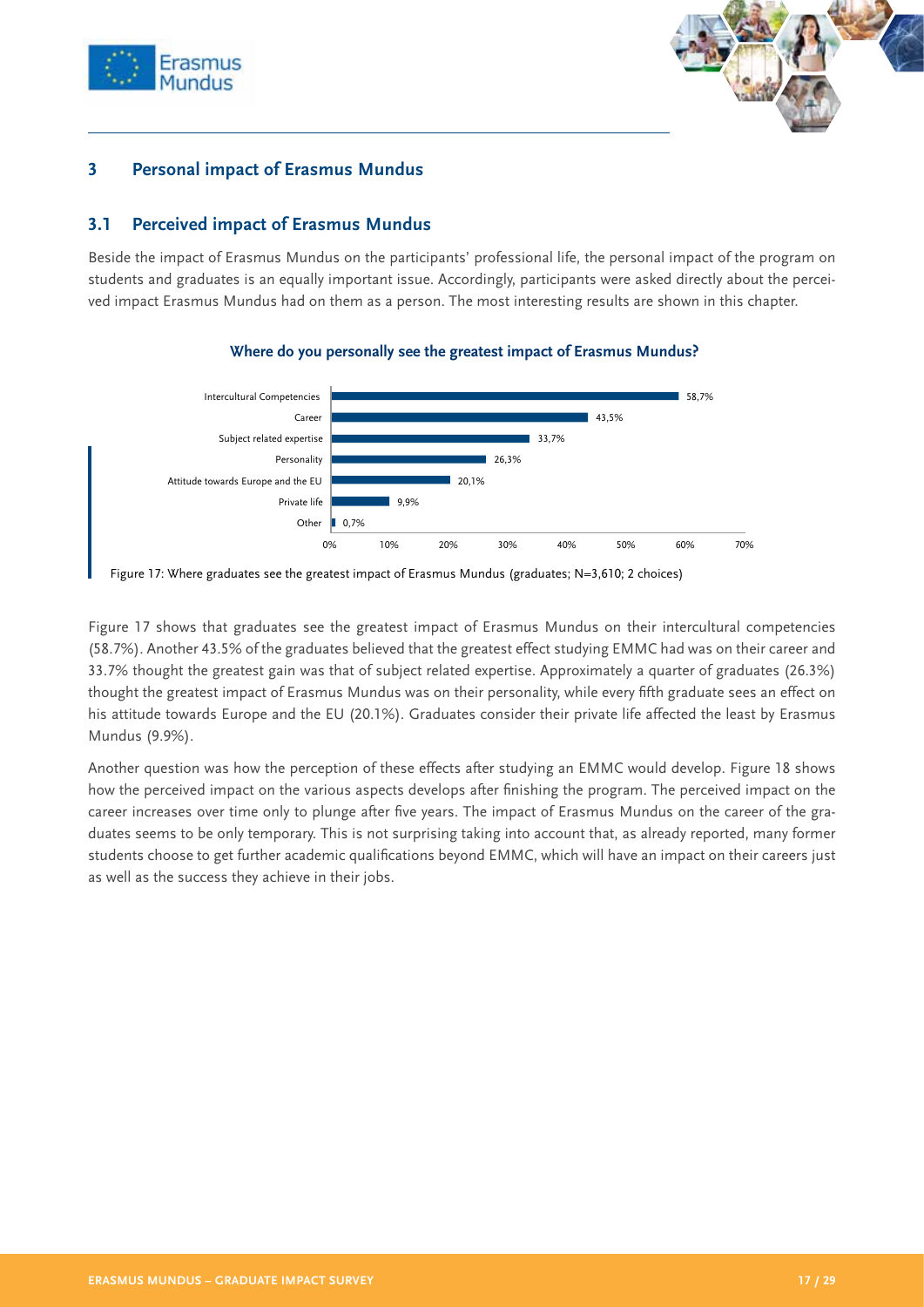



### **Where do you personally see the greatest impact of Erasmus Mundus?**

 Figure 18: Where graduates see the greatest impact of Erasmus Mundus by years after ending EMMC (graduates; two choices; N=3,610)

The only aspect that constantly and noticeably increases significantly in relevance over the years after ending EMMC is the attitude towards Europe and the EU (Spearman's rho=0.10; p<0.01; N=3,477). Thus, it may be said that Erasmus Mundus has a sustainable impact on the participants' view of Europe. Assuming that the experienced change of attitude is of a positive nature, this, of course, is a very pleasant development, as it is one of the aims of Erasmus Mundus to further dialogue and understanding between people and cultures and, in particular, to influence their view of the European Union.



Figure 19 Development of provenance by years after ending EMMC (graduates; N=3,744)

Figure 19 provides a different explanation for this development. As one can see there is a strong and constant shift of distribution of EMMC graduates in terms of their region of origin over time. The distribution of those former EMMC students that have graduated a longer time ago is in favour of non-European participants, while the opposite is true for those graduates who just finished their program, who have a higher percentage of European (EU and non-EU) participants. Since students from Europe can be expected to have a more firm opinion and attitude towards Europe and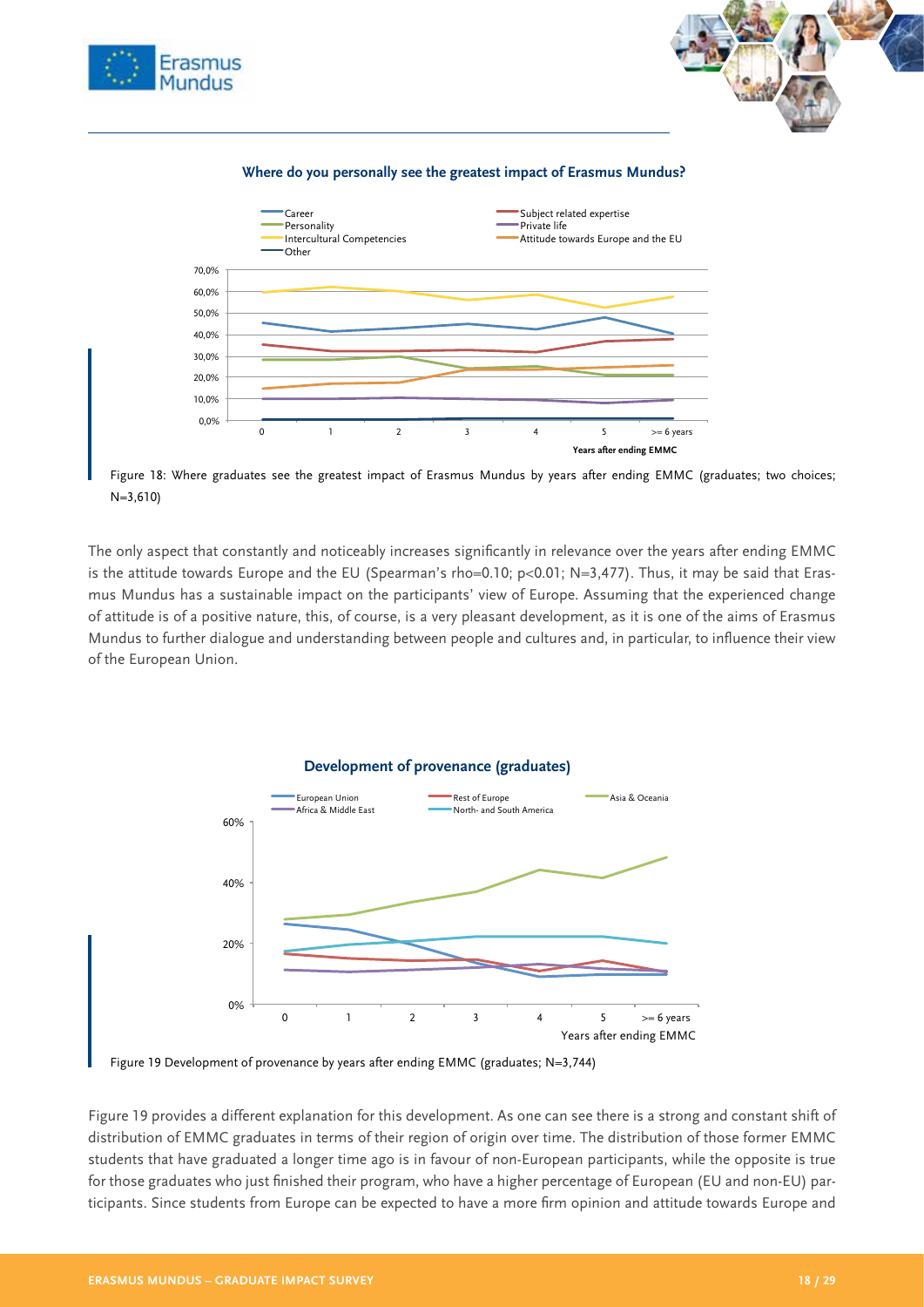

since these students make up a higher percentage among graduates who have just recently finished their program, more graduates will perceive more impact on their attitude towards Europe the larger the time gap between graduation and the time of the survey is. However, it has to be mentioned that the increase in EU origin 4 years ago can also be explained by the inclusion of EU scholarships, which lead to a bigger number of European students.

While the perceived impact on subject related expertise, private life and intercultural competencies remain more or less stable after finishing the program, the impact on personality is the only one that decreases significantly and constantly (Spearman's rho=-0.06; p<0.01; N=3,477). On the one hand, this is unfortunate considering that it is one of the aims of Erasmus Mundus to influence the personalities of her students. On the other hand, this might simply be a natural development, because personality changes constantly with continuing experience of life and one may only expect an immediate impact of Erasmus Mundus in this area.

After having analysed the graduates' perception of the impact of Erasmus Mundus, we will now compare these results to students' expectations regarding the impact of EMMC (see figure 20).



### **Where do you personally see the greatest impact of Erasmus Mundus?**

Figure 20: Expectations (students) and experience (graduates) of impact of Erasmus Mundus (N=5,956)

As shown in figure 20, there is a significant difference between the expected impacts on intercultural competencies by students compared to the perceived impact of EMMC by graduates. A possible explanation for this difference may be that most students underestimate the cultural differences in the beginning of EMMC. In contrast, graduates may have encountered greater cultural differences than expected and think themselves now more competent in intercultural situations. Another possible explanation is the shift of the region of origin of Erasmus Mundus students. As figure 21 shows, the percentages of Europeans and non-Europeans vary noticeably between graduates and students. The percentage of Europeans (EU and non-EU) among students is significantly higher (42.5%) than the percentage of Europeans among graduates (32.1%) ( $^{2}=4.33$ ; df=1; p=0.04). Correspondingly, the percentage of those students originating from any of the other regions is lower than the percentage of graduates from the respective regions. Students from both Africa and the Middle East are the only exception. These observations are in accordance with the fact that there is a constant shift in the region of origin among Erasmus Mundus graduates over time as we have already mentioned above (see figure 19).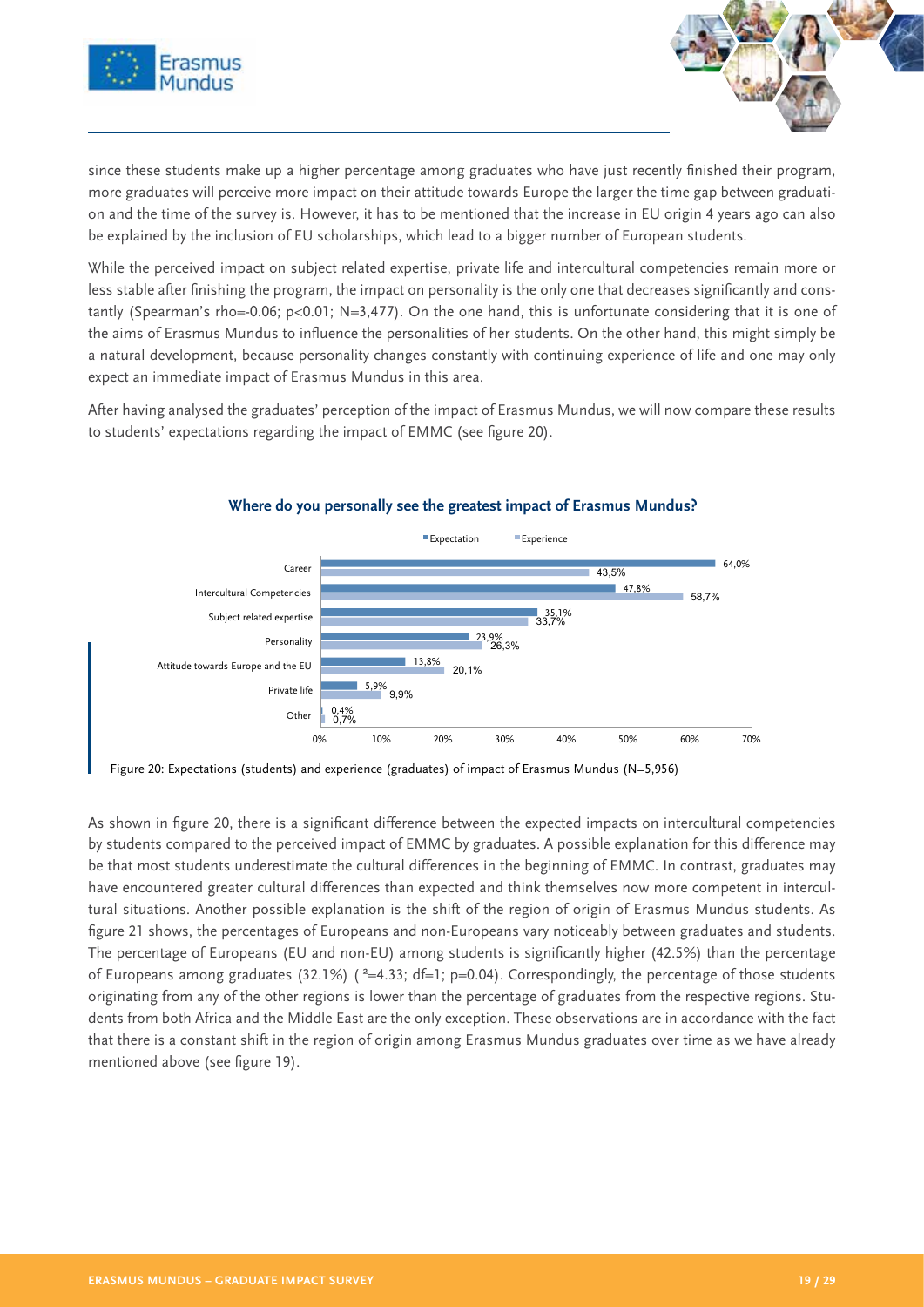



### **Have you already finished your EMMC?**

European Union Uniost of Europe Unita & Oceania Unitrica & Middle East Uniorth- and South Americ



Figure 21: Distribution of region of origin by student status (all participants; N=5,955)

Graduates also rate the impact on personality, private life and attitude towards Europe higher than students expect. The only category where students' expectations are higher than graduates' experiences is "career".

Students seem to underestimate the impact of EMMC on their personal development, while emphasizing the impact on their career. Since advancing their career is such an important aspect for Erasmus Mundus students and since the level of overall satisfaction with the program among both students and graduates is so high and stays stable over time one must conclude that the data does not suggest that the impact on the career is lower than expected but rather that other aspects have been overlooked by students. These findings may help to promote Erasmus Mundus in the world. Students should and can expect more outcome than they actually do, especially in terms of their personal development.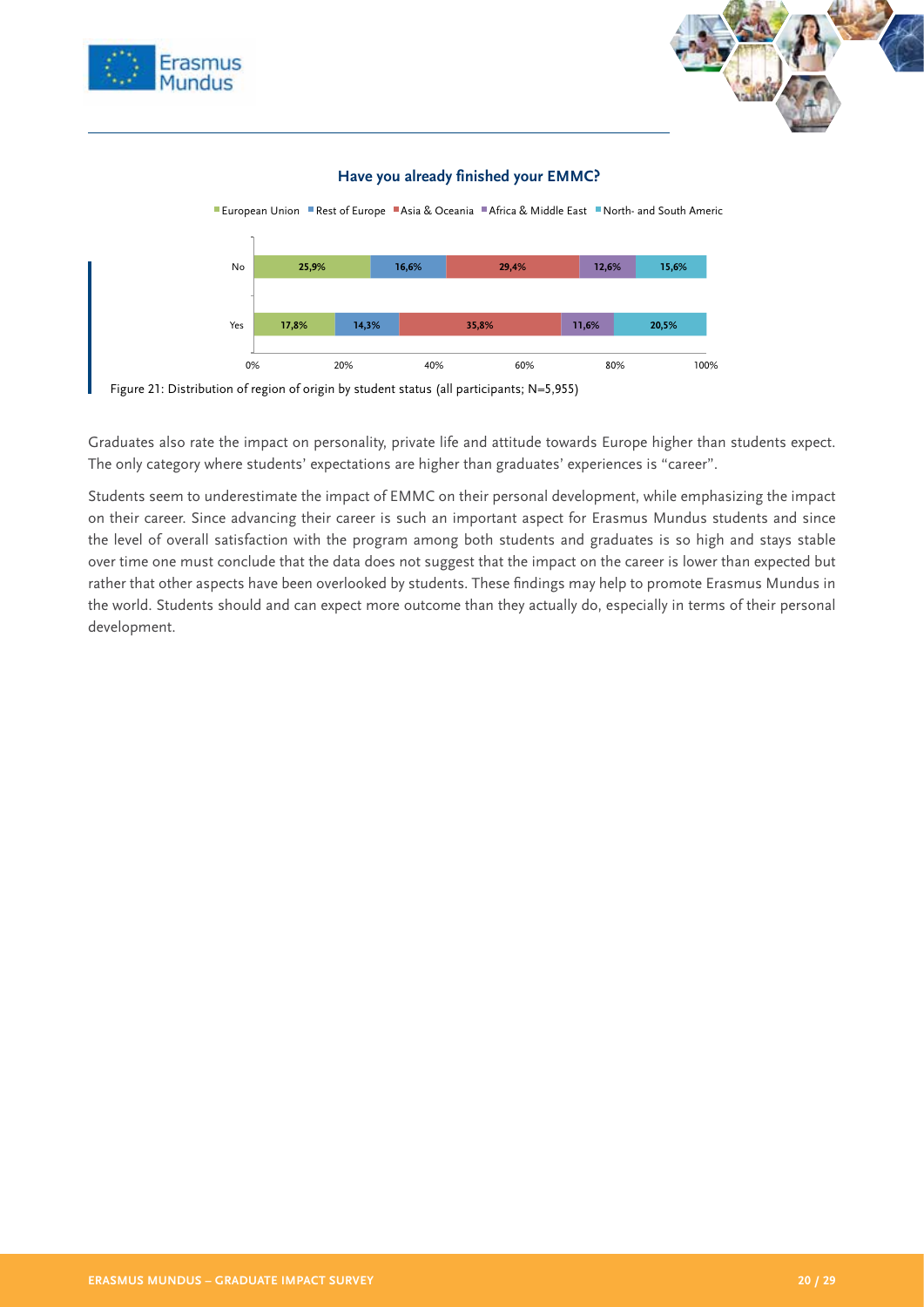



# **3.2 Places of residence**

In order to assess whether the EU is an attractive place for young academics to work, we examined how many graduates stayed in the EU after graduation. Figure 22 compares the region of origin of the graduates to the place of residence. Evidently, Europe, and the EU in particular, remain an attractive place of residence. 53.2% of all participants stayed in the EU even after finishing their EMMC program. Compared to the mere 17.8% of graduates who originally come from one of the EU countries this is a relatively high figure and proof that Erasmus Mundus succeeds in attracting qualified human capital. Beside the EU, only Oceania (1.9% living there vs. 1.4% originally from there) and North America (both 6.5%) seem to be attractive working places, but not nearly as attractive to the graduates as the EU.



### **Place of residence vs. region of origin (graduates)**

As figure 23 shows, the number of graduates who originally came from non-EU countries but who stayed in the EU decreases over time. More than one quarter (30.5%) of the graduates from outside the EU remain in the European Union even six or more years after they have graduated. All in all, 43.9% of the graduates stayed in the EU after finishing the program. On the other hand, most citizens from the EU stay there after their MC (87.5%). There is a steady decrease over the first four years after graduation but, subsequently, the percentage of graduates from the EU that also live in the EU increases again. This is a positive development as it shows that, although graduates from the EU may choose to go abroad, these people come back to Europe. As we have already shown, a number of graduates choose to receive further qualification after finishing their program instead of taking on a job straight away. Perhaps these graduates choose to qualify outside of the EU in order to broaden their academic education.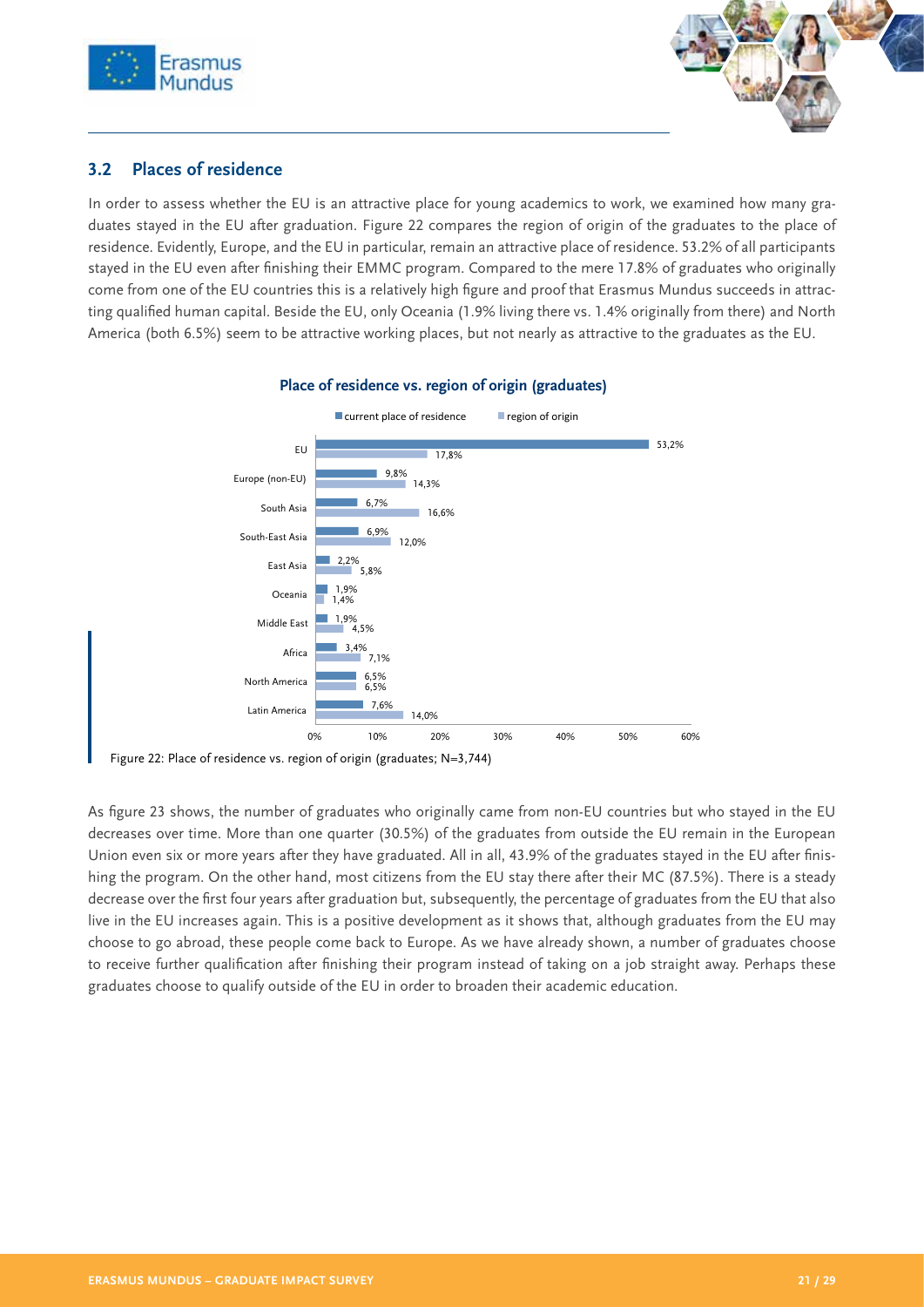



### **Former EMMC students living in the EU**



 Figure 23: Percentage of graduates (EU-citizens and non-EU citizens) living in the EU by years after ending EMMC (graduates; N=3,727)

Since it is one of the aims of Erasmus Mundus to attract third country residents to the EU, we will take a closer look at the graduates from outside the EU. Figure 24 shows that better job opportunities are by far the most important reason for staying in the EU (73.3%), followed by the quality of working and living environment (56.1%). This shows that the EU is regarded as an attractive workplace. Surprisingly, "financial, social and political stability" only ranks on third position (32.1%). On the other hand, those graduates that had not stayed in the EU unsurprisingly mentioned personal reasons (family issues/private life: 47.3%; it is my home, I grew up here: 43.1%) as the most important reasons for their choice of place of residence. Only 36.7% stated that better job/career opportunities were an important reason for their choice of place of residence.

All in all, we have seen that graduates see the greatest impact on their intercultural competencies. Over the years after their graduation the perceived effect on the personality of the former students drops significantly. The opposite is true for the perceived impact on the attitude towards Europe and the EU. While the receding impact on the personality of the students is to be expected, the development of the impact on their attitude towards Europe is pleasant to report. Furthermore the survey revealed discrepancies between what students expected of their program and what graduates had experienced. Students expected much more impact on their career than graduates, while these had perceived greater impact in the other areas.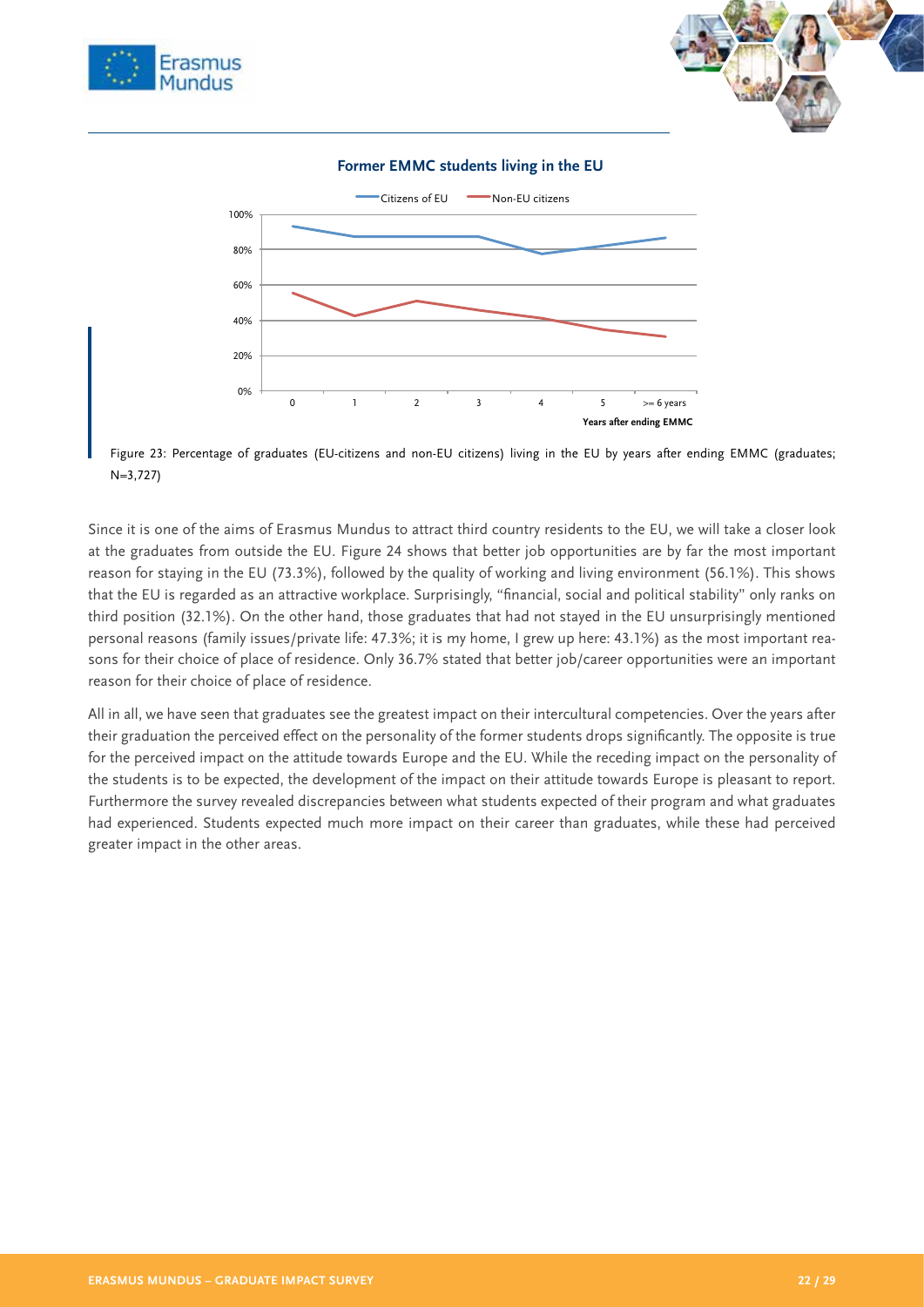



### **What are the reasons for your choice of place of residence?**



Figure 24: Reasons for choice of place of residence (non-EU graduates; N=2,947)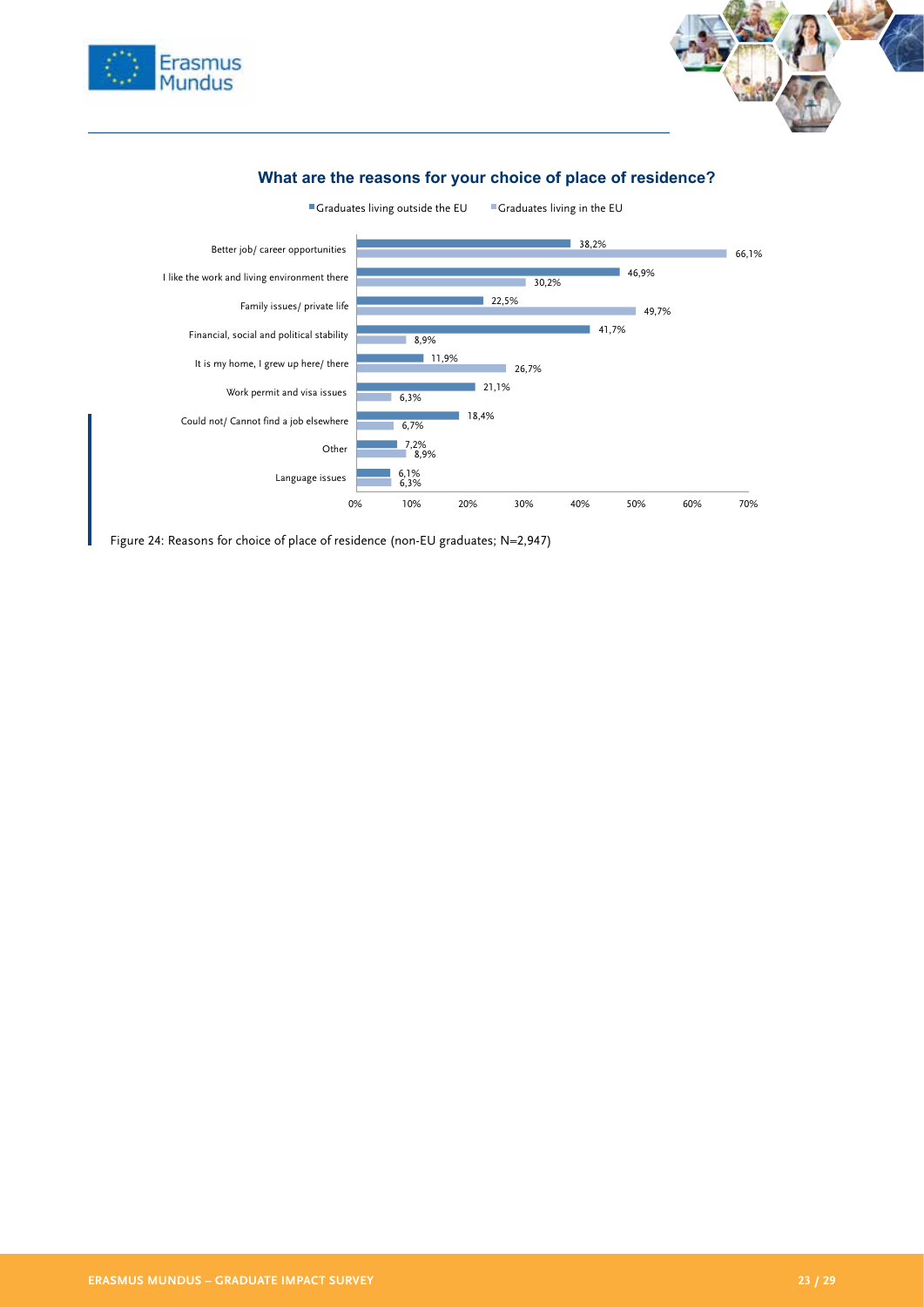



# **4 Visibility and Profile of Erasmus Mundus**

One of the three objectives of the Erasmus Mundus program is "the promotion of the European Union as a centre of excellence in learning around the world" (Erasmus Mundus program 2013). In order to verify whether this objective can be realised, the following chapter will analyse the answers to several questions revolving around two main issues: The reasons for students to choose Erasmus Mundus as a Masters Course and the awareness of Erasmus Mundus.

# **Reasons for taking an EMMC**

As can be seen in Figure 25 the strongest argument for taking an Erasmus Mundus Masters Course is the scholarship. More than two thirds of all participants (69.6%) named the scholarship as a reason for participating in Erasmus Mundus. The second and third most important points nevertheless underline that the opportunity to study in Europe (51.7%) and the academic level of Erasmus Mundus universities (48.7%) are also important reasons for students to choose the program.



### **What convinced you to choose Erasmus Mundus as a Masters course?**

Figure 25: Reasons for choosing Erasmus Mundus as a Masters Course (all participants; N=5,939)

This result confirms that the Commission's aims are reached. Through scholarships, higher education becomes an option for many students, whatever their cultural or socioeconomic background may be. The fact that the opportunity to study in Europe and the academic level of Erasmus Mundus rank on positions two and three shows that the European Union is indeed regarded as a centre of excellence by the participants of Erasmus Mundus.

Figure 26 depicts the reasons for students to choose EMMC sorted by years after starting the program. Participants were allowed three answers to this question so as to provide a more precise view on this issue. This allows to not only compare the relevance of the different reasons to each other but also to assess the relevance of the reasons by themselves. Unfortunately, the data from those students who began their EMMC in 2015 (N=103) is not yet sufficient to deduct valid results, so we will concentrate our view on the answers of the participants who started studying in 2014 or earlier. Since 2009 the ranking of the reasons for choosing Erasmus Mundus has changed only slightly. Nevertheless, figure 26 offers three important findings: Firstly, while the scholarship has been the single most important motive for studying an EMMC over the entire period of observation, the percentage of students mentioning it as one of the reasons they chose Erasmus Mundus has decreased constantly and significantly (Spearman's rho=-0.11; p<0.01; N=4,374). Secondly, the possibility of living and studying in Europe has become a significantly less important reason to choose Erasmus Mundus (Spearman's rho=-0.06; p<0.01; N=4,231). Following an initial increase this aspect has lost steadily in importance. A possible explanation for this may be the difficult economic situation in the EU since 2009 rendering the EU a less attractive place to work and study, although this is somewhat countered by our findings in chapter three, where we saw that graduates look favourably upon the EU as a place of residence. This aspect should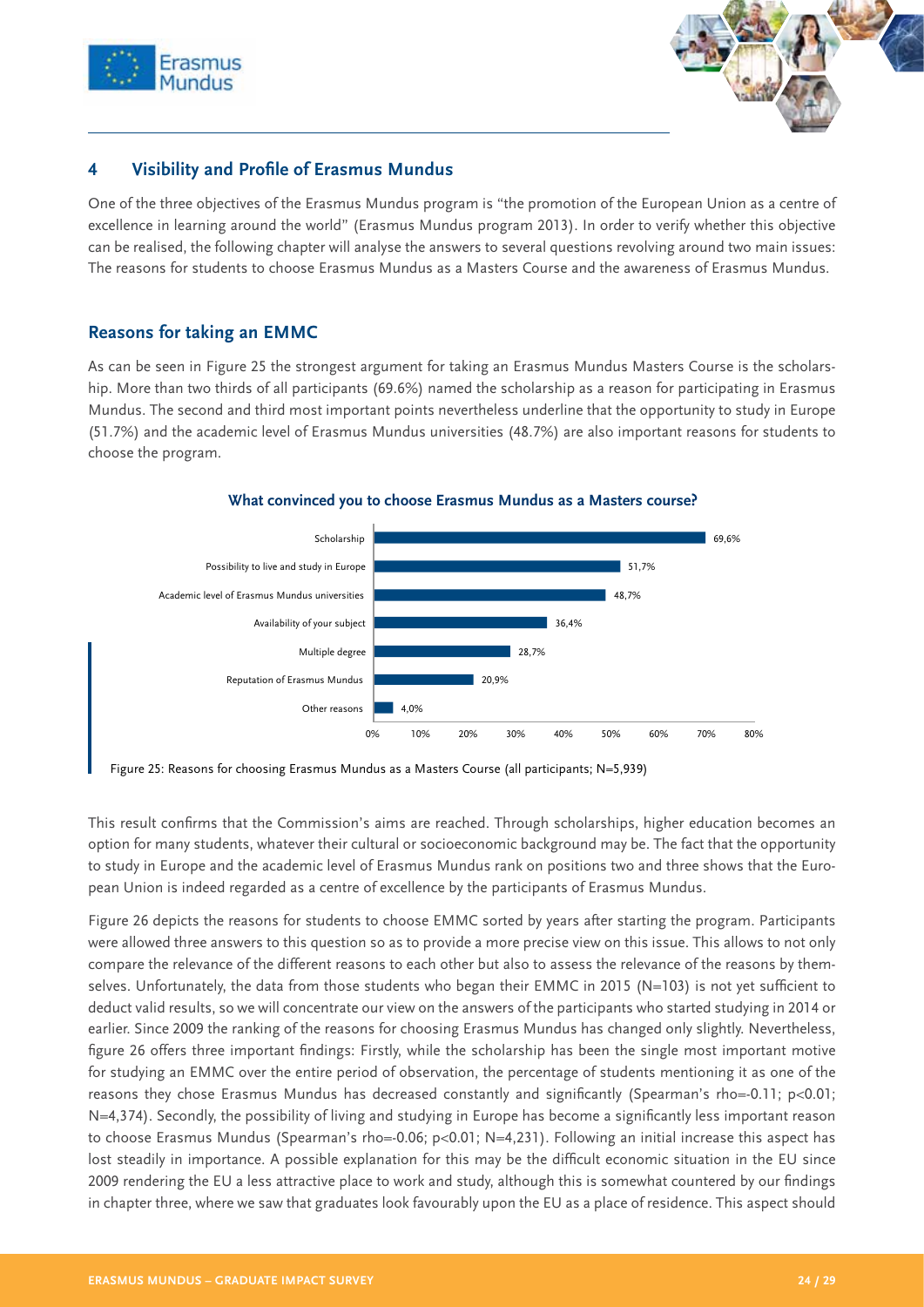



therefore be further monitored in future surveys. Thirdly, the reputation of the program is an increasingly important reason for young people to study an EMMC (Spearman's rho=0.13; p<0.01; N=3,935). This is, of course, an important discovery as it suggests that the reputation of the Erasmus Mundus program itself has risen over the last years. The other reasons remained - more or less - on a constant level.



### **What convinced you to choose Erasmus Mundus as a Masters course?**

Figure 26 Reasons for choosing Erasmus Mundus by year of starting the program (all participants; N=5,939)

# **4.1 Visibility of Erasmus Mundus**

In order to assess the visibility of the Erasmus Mundus program, this chapter will investigate how well Erasmus Mundus was known in the respective home countries and how the participants found out about the program.

The question of how well Erasmus Mundus is known reveals a somewhat ambiguous result (see figure 27). In tendency, the participants rated the program rather well-known than unknown. Nevertheless, the percentages of those participants who rated the program as rather unknown or not at all known are high. Moreover, the visibility in the home countries has slightly (but significantly: Spearman's rho= 0.03; p=0.04; N=4,592) decreased: In 2013 48.5% said that the program was (at least fairly) known whereas in 2015 only 44% said so. On the other hand, 35.0% said the program was rather unknown or not at all known in 2013 while 37.2% said the same in 2015.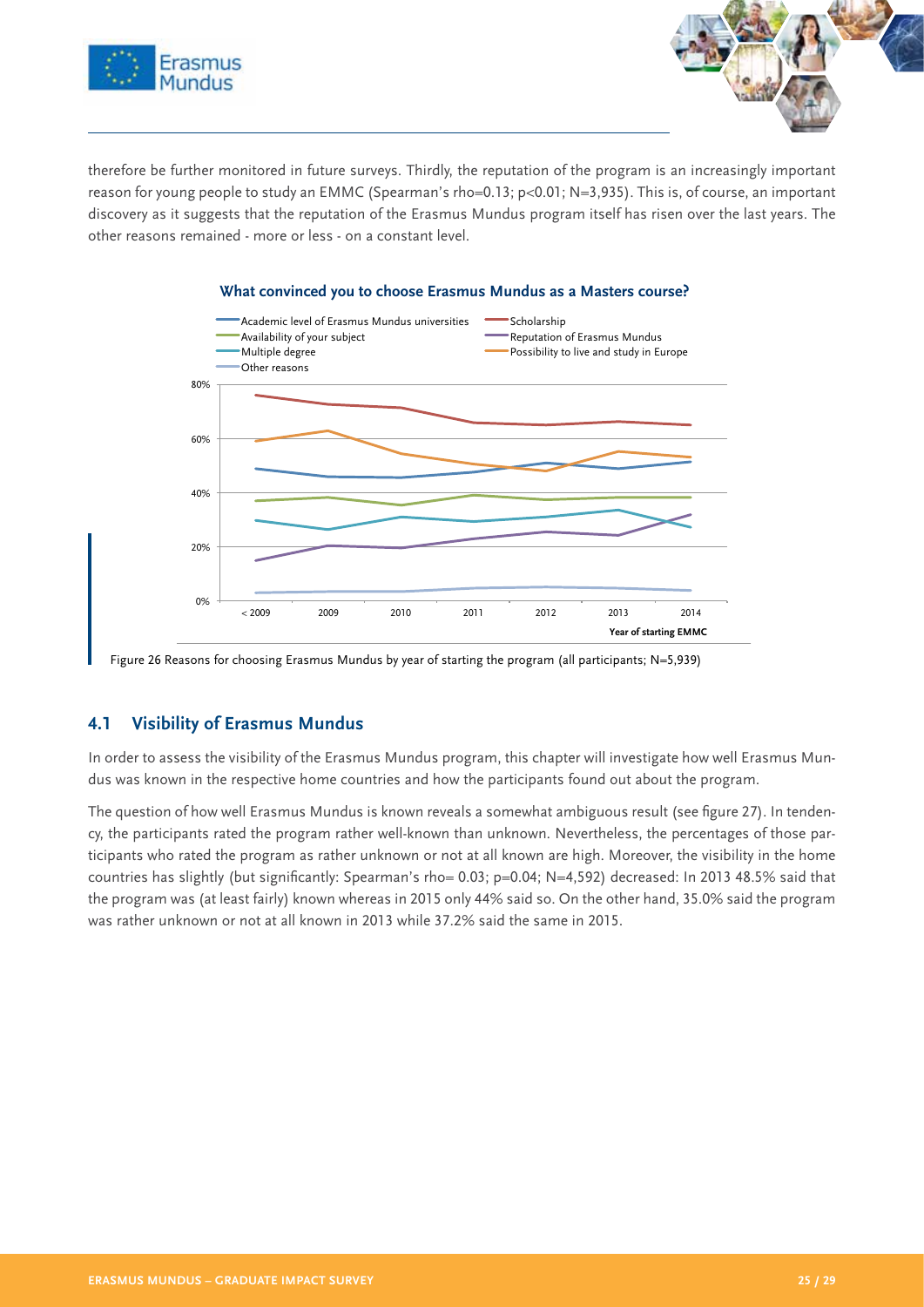





### **How well known is Erasmus Mundus in your home country?**

Figure 28 shows how well known the Erasmus Mundus program is in the different regions of origins of the participants. As can be seen in figure 28, there are regions where Erasmus Mundus is considered rather well-known (foremost Africa, South-East Asia, and South Asia) and on the other hand there are regions where Erasmus Mundus is considered rather not well known (North- and Latin America, Oceania and the EU). In Europe, in countries outside the EU, Erasmus Mundus has an average level of awareness. As we have shown earlier more and more students are coming from Europe and the percentage of students from other parts of the World, Asia in particular, is diminishing. Since the Erasmus Mundus program is rather well known in Asia and not so well known in the EU, the reason why the awareness of Erasmus Mundus is decreasing may be the change of distribution of students in terms of their region of origin.



### **How well known is Erasmus Mundus in your home country?**

Figure 27: Level of awareness of Erasmus Mundus by cohort (all participants; not asked in 2012; N=4,592)

Figure 28: Level of awareness by region of origin (all participants; not asked in 2012; N=4,592)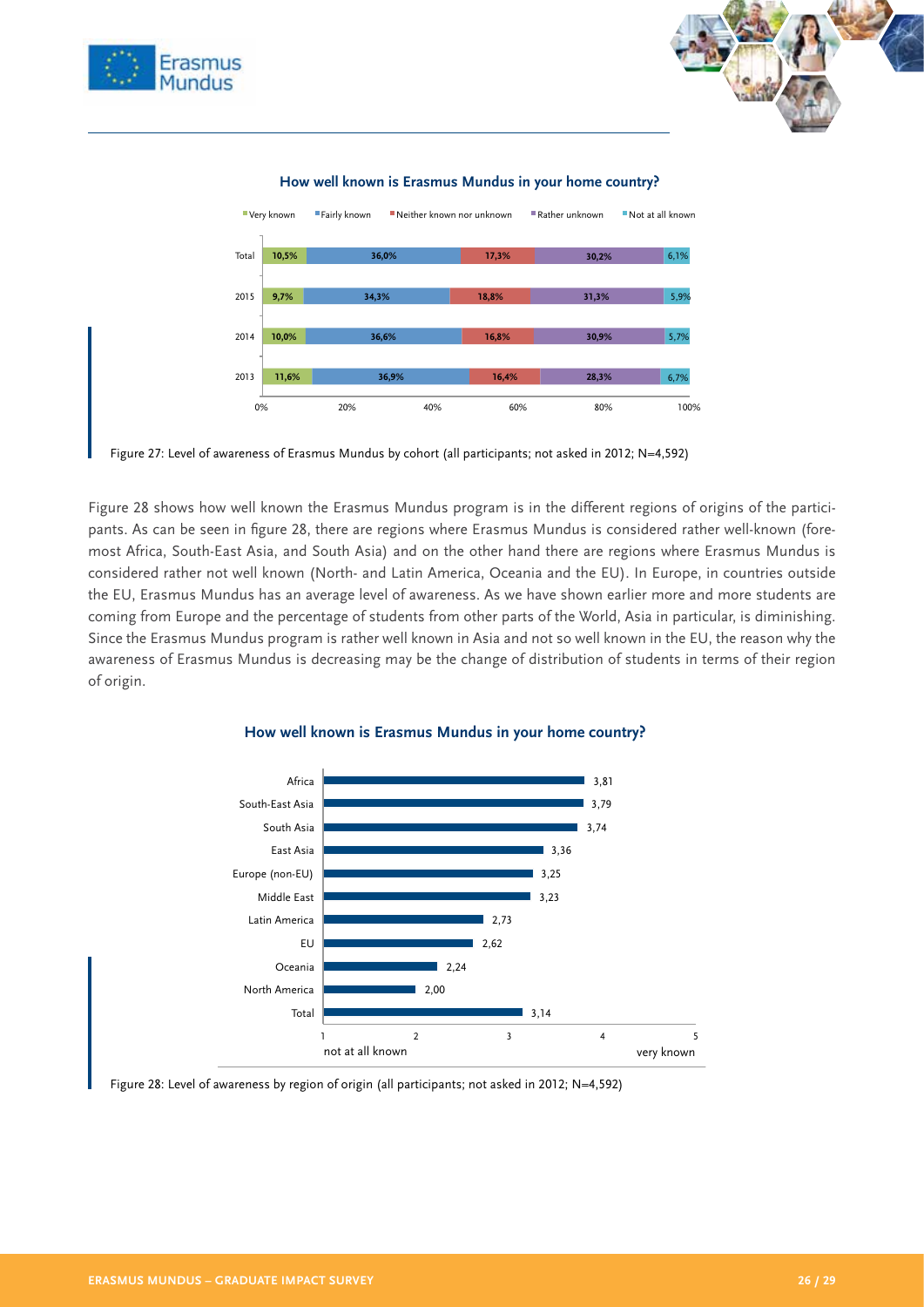

In summary, the visibility of Erasmus Mundus can be considered to be quite good. However, in certain regions of the world, especially in the EU and in the Americas, there, clearly, is room and need to improve the awareness of Erasmus Mundus, particularly considering that more and more students are coming from the EU. Furthermore, we have seen that the reputation of the program is on the rise, which will make any efforts to further the awareness of Erasmus Mundus all the more fruitful.

Having determined that the visibility of Erasmus Mundus can be improved in some regions of the world, we will now investigate what the most economical way to accomplish this might be. In order to find a solution to this problem, it may help to take a look at the responses to the question of how participants found out about Erasmus Mundus (figures 29 and 30). Only students who had not yet finished the program were asked this question.



### **How did you find out about the Erasmus Mundus Programme?**

Figure 29: Sources of initial information (students 2012-2015 and graduates in 2012 and 2015; N=4,104)

Most students (48.7%) found out about Erasmus Mundus on the internet. Their friends (26.1%) were the second most important source of information followed by their university (15.7%) on rank three.



### **How did you find out about the Erasmus Mundus Programme?**

Figure 30: Sources of initial information by year of starting EMMC (students 2012-2015 and graduates in 2012 and 2015; N=4,104)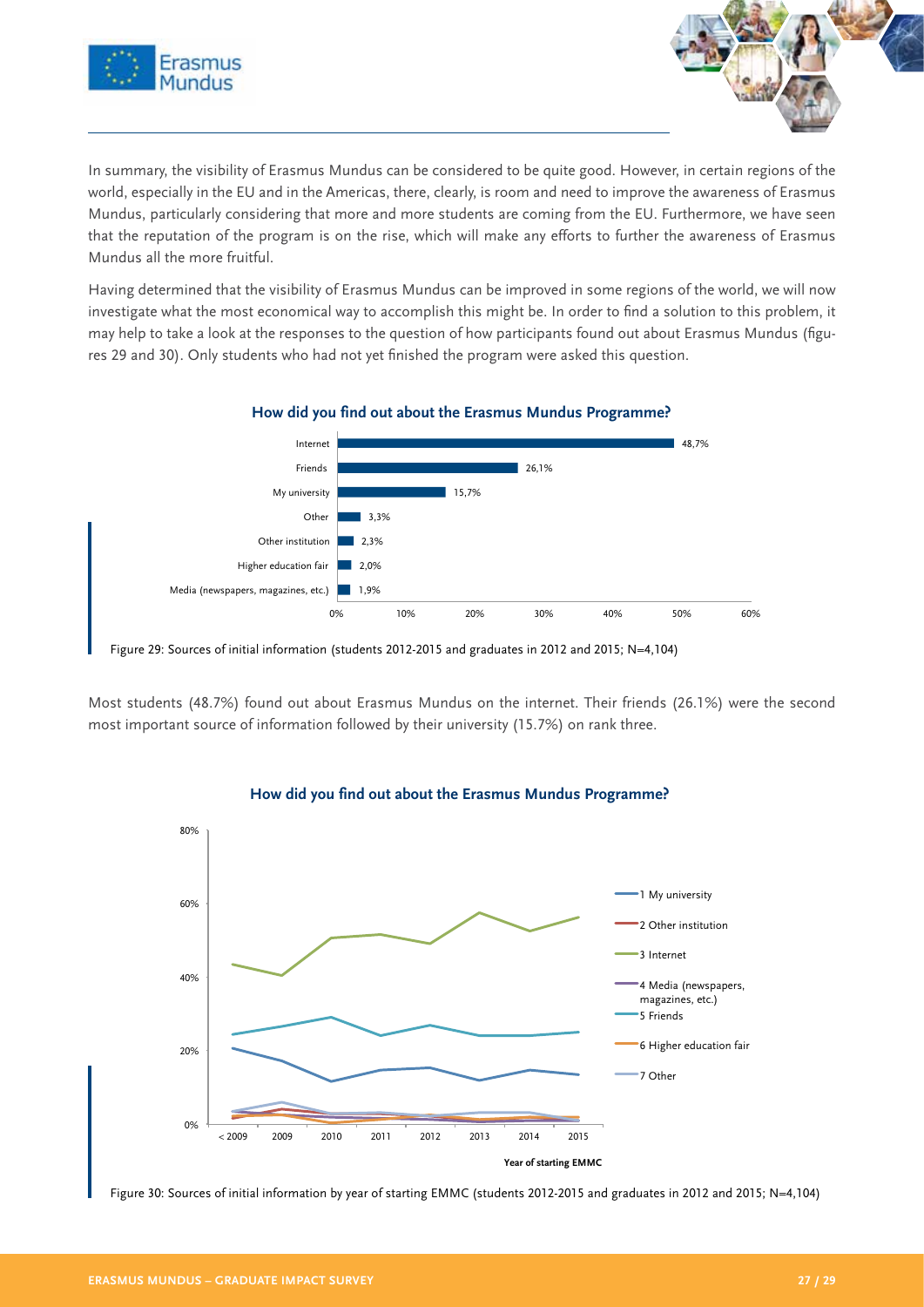



Figure 30 shows how the influence of these sources developed over the years in which students and graduates started studying. All in all, the distribution has not changed too much over the years since the first students started studying. Unsurprisingly, more and more students find out about Erasmus Mundus through the Internet (43.5% before 2009 and 56.3% in 2015; Spearman's rho=0.06; p<0.01; N=3,234). At the same time, (slightly) significantly less students find out about Erasmus Mundus in their universities (Spearman's rho=-0.03; p=0.08; N=3,234), albeit the key sources for finding out about the program have stayed the same over the whole period: The Internet, friends and the education institutions.

Summarizing the findings in this chapter, it can be said that Erasmus Mundus is fairly well known. However, in some regions of the world, e.g. the EU and the Americas, the visibility of Erasmus Mundus can be improved. Considering how students find out about Erasmus Mundus, expanding the internet presence is advisable. Also, taking into account that the reputation of Erasmus Mundus is becoming an important factor when deciding for the program, it is equally sensible to further the promotion of Erasmus in those places, where students can not only obtain information but also determine the program's reputation, i.e. the educational institutions.

# **IV IMPLICATIONS AND RECOMMENDATIONS**

We have established a high level of satisfaction with Erasmus Mundus throughout students and graduates. Nonetheless, there is plenty of room for improvement.

When asked what the program was lacking, graduates especially mentioned contacts to potential employers and practical experience within their courses. These are key aspects in terms of employability, and successfully tackling the students' concerns in this area should increase the prospects of Erasmus Mundus graduates on the labour market. Only 13.6% of graduates have found their job through contacts established during their EMMC and we recommend putting further effort into bringing together students and potential employers.

Students' expectations differ distinctly from the graduates' experience of where the program has the greatest personal impact. Students expect a great impact on their career and while graduates also see a large impact in this area they tend to experience a greater impact in non-career related areas than the students expect. In order to even out these differences we recommend to more clearly emphasize the program's impact in non-career related areas when promoting Erasmus Mundus.

The visibility of Erasmus Mundus is not as high as it can be. Considering that the reputation of the program is high and steadily increasing, putting more effort into the promotion of the program should yield immediate results. Promotion should especially take place in those areas where the reputation can also be determined, i.e. the educational institutions, as well as on the internet where most people find out about the program. Moreover, the visibility in certain countries is quite low. Promoting Erasmus Mundus here should be profitable. We have seen a shift of the distribution of students by region of origin. If it is desirable to attract as many students as possible from outside Europe, strengthening efforts to promote Erasmus Mundus in third countries will be all the more fruitful.

From the perspective of potential employers, the visibility of the program should also be higher. 7.2% of the graduates who had not found a job after their EMMC stated they had experienced difficulties because their degree was not recognized in the country in which they were looking for a job. While this figure has decreased somewhat in 2015, it is still considerably high.